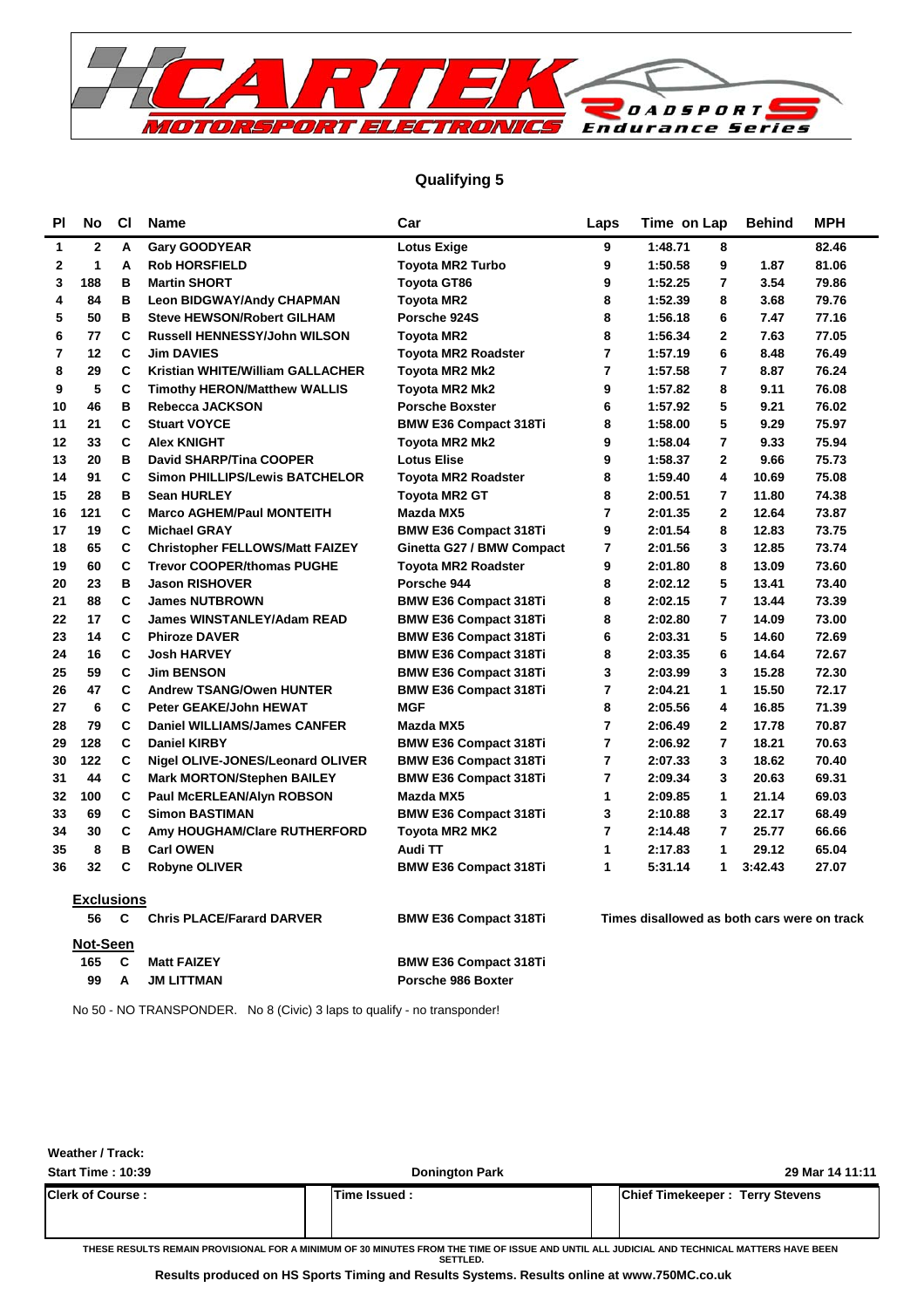# **CARTEK Roadsports Endurance Series**

# **LAP TIMES - Qualifying 5**

| $\mathbf 1$      |                        | <b>Rob HORSFIELD</b>                                                                        |                |                |                                                                                 |   |                |                             |
|------------------|------------------------|---------------------------------------------------------------------------------------------|----------------|----------------|---------------------------------------------------------------------------------|---|----------------|-----------------------------|
|                  |                        | Lap 1 2 3 4 5 6 7 8 9                                                                       |                |                |                                                                                 |   |                | 10                          |
|                  | $1 \quad \Box$         |                                                                                             |                |                | 2:00.44  1:55.09  2:00.29  1:51.79  6:22.66  1:58.29  1:53.94  1:51.19  1:50.58 |   |                |                             |
| $\overline{2}$   |                        | <b>Gary GOODYEAR</b>                                                                        |                |                |                                                                                 |   |                |                             |
|                  | Lap                    | $1 \t 2 \t 3$                                                                               |                |                | 4 5 6 7 8 9                                                                     |   |                | 10 <sub>1</sub>             |
|                  |                        | 1 2:02.01 1:52.22 1:53.70 1:55.11 6:52.71 1:52.57 1:50.19 1:48.71 1:51.22                   |                |                |                                                                                 |   |                |                             |
| $5\phantom{.0}$  |                        | <b>Timothy HERON</b>                                                                        |                |                |                                                                                 |   |                |                             |
|                  |                        | Lap 1 2 3 4 5 6 7                                                                           |                |                |                                                                                 |   | 9<br>$8 - 1$   | 10                          |
|                  |                        | 1 2:04.85 1:59.50 2:00.25 1:59.90 6:52.89 1:59.65 2:00.57 1:57.82 1:58.66                   |                |                |                                                                                 |   |                |                             |
| $6\phantom{1}$   |                        | <b>Peter GEAKE</b>                                                                          |                |                |                                                                                 |   |                |                             |
|                  |                        | Lap 1 2 3 4 5 6 7 8                                                                         |                |                |                                                                                 |   | 9              | 10                          |
|                  |                        | 1 2:09.75 2:07.53 2:09.07 2:05.56 7:02.38 2:20.71 2:18.93 2:21.30                           |                |                |                                                                                 |   |                |                             |
| 8                |                        | <b>Carl OWEN</b>                                                                            |                |                |                                                                                 |   |                |                             |
|                  |                        | Lap 1 2 3 4 5 6 7                                                                           |                |                |                                                                                 | 8 | $\overline{9}$ | 10 <sub>1</sub>             |
|                  | $1 \quad \blacksquare$ | 2:17.83                                                                                     |                |                |                                                                                 |   |                |                             |
| 12               |                        | <b>Jim DAVIES</b>                                                                           |                |                |                                                                                 |   |                |                             |
|                  |                        | Lap 1 2 3 4 5 6 7                                                                           |                |                |                                                                                 | 8 | $\overline{9}$ | 10 <sub>1</sub>             |
|                  |                        | 1 2:03.92 1:59.88 2:01.77 1:58.21 7:10.76 1:57.19 2:08.54                                   |                |                |                                                                                 |   |                |                             |
| 14               |                        | <b>Phiroze DAVER</b>                                                                        |                |                |                                                                                 |   |                |                             |
|                  |                        | Lap 1 2 3 4 5 6 7 8                                                                         |                |                |                                                                                 |   | $\overline{9}$ | 10                          |
|                  |                        | 1 2:21.00 2:12.77 2:08.67 7:05.07 2:03.31 2:09.85                                           |                |                |                                                                                 |   |                |                             |
| 16               |                        | <b>Josh HARVEY</b>                                                                          |                |                |                                                                                 |   |                |                             |
|                  |                        | Lap 1 2 3 4 5 6 7 8                                                                         |                |                |                                                                                 |   | $\overline{9}$ | 10                          |
|                  |                        | 1  2:18.28  2:10.74  2:08.34  7:07.68  2:04.30  2:03.35  2:04.09  2:03.90                   |                |                |                                                                                 |   |                |                             |
| 17 <sup>17</sup> |                        | <b>James WINSTANLEY</b>                                                                     |                |                |                                                                                 |   |                |                             |
|                  |                        | Lap 1 2                                                                                     | 3 <sup>1</sup> | $\overline{4}$ | 5 6 7                                                                           | 8 | $\overline{9}$ | 10 <sub>1</sub>             |
|                  |                        | 1   2:14.45   2:06.19   2:05.67   7:54.07   2:05.60   2:03.87   2:02.80   2:03.32           |                |                |                                                                                 |   |                |                             |
| 19               |                        | <b>Michael GRAY</b>                                                                         |                |                |                                                                                 |   |                |                             |
|                  |                        | Lap 1 2 3 4 5 6 7 8 9                                                                       |                |                |                                                                                 |   |                | $\sim$ 10                   |
|                  |                        | 1 2:11.91 2:04.63 2:05.91 2:02.53 7:00.37 2:02.50 2:02.23 2:01.54 2:02.11                   |                |                |                                                                                 |   |                |                             |
| 20               |                        | <b>David SHARP</b>                                                                          |                |                |                                                                                 |   |                |                             |
|                  |                        | Lap 1 2 3 4 5 6 7 8 9                                                                       |                |                |                                                                                 |   |                | $\blacksquare$ 10           |
|                  |                        | 1   2:04.47   1:58.37   2:01.47   2:02.67   6:42.31   2:07.41   2:04.34   2:02.38   2:05.07 |                |                |                                                                                 |   |                |                             |
| 21               |                        | <b>Stuart VOYCE</b>                                                                         |                |                |                                                                                 |   |                |                             |
|                  |                        | Lap 1 2 3 4 5 6 7 8                                                                         |                |                |                                                                                 |   | 9              | 10                          |
|                  |                        | 1 2:09.16 2:00.88 2:02.19 7:23.82 1:58.00 1:59.86 1:58.60 1:58.33                           |                |                |                                                                                 |   |                |                             |
| 23               |                        | <b>Jason RISHOVER</b>                                                                       |                |                |                                                                                 |   |                |                             |
|                  |                        | Lap 1 2 3 4 5 6 7 8 9                                                                       |                |                |                                                                                 |   |                | $\overline{\phantom{0}}$ 10 |
|                  |                        | 1   2:15.90   2:05.67   2:12.27   8:29.43   2:02.12   2:02.71   2:02.82   2:03.01           |                |                |                                                                                 |   |                |                             |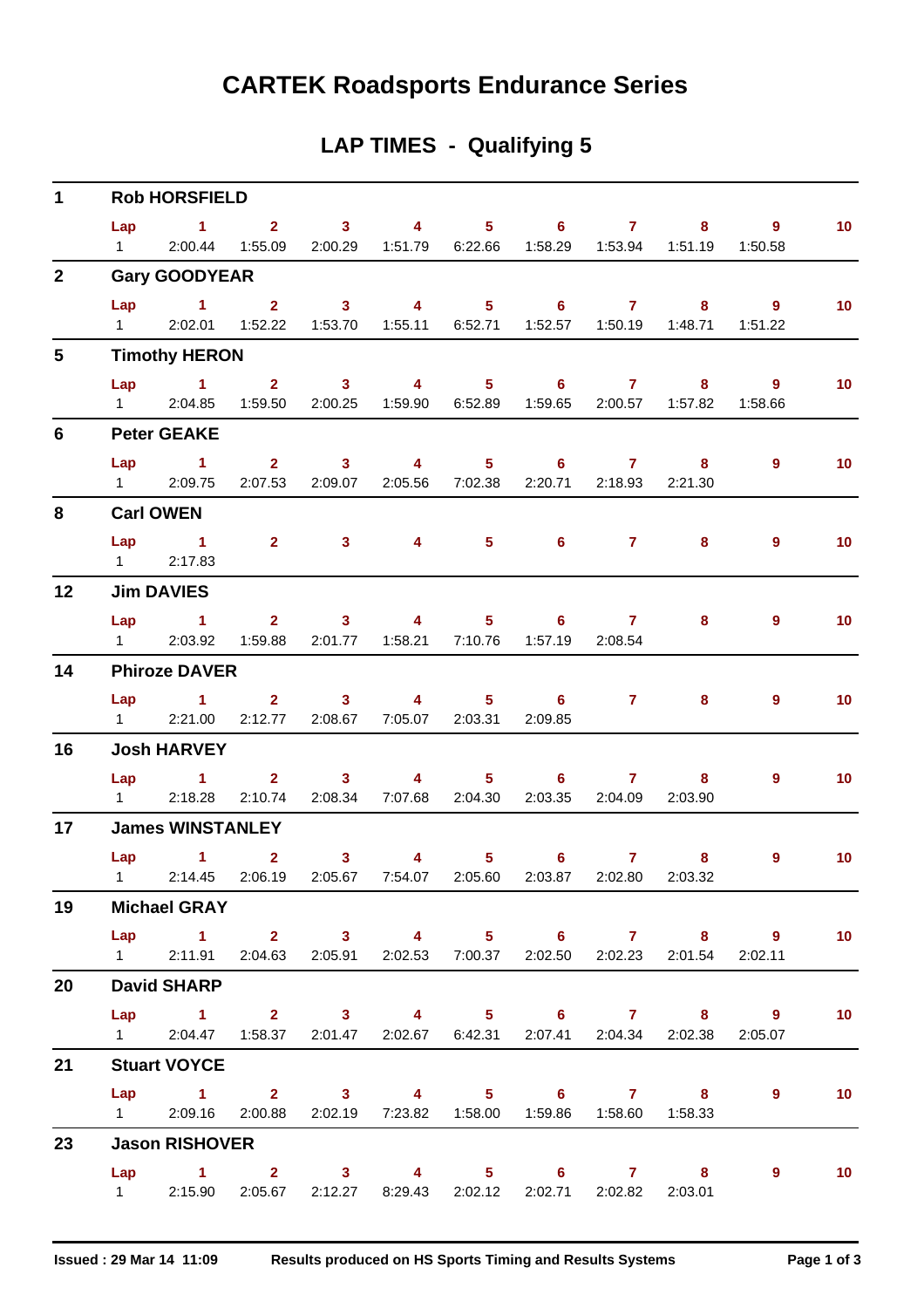| 28 |                   | <b>Sean HURLEY</b>         |                               |                                                                                             |                   |                         |                           |                       |                   |
|----|-------------------|----------------------------|-------------------------------|---------------------------------------------------------------------------------------------|-------------------|-------------------------|---------------------------|-----------------------|-------------------|
|    | Lap               |                            |                               | 1 2 3 4 5 6 7                                                                               |                   |                         | 8                         | 9                     | 10 <sub>1</sub>   |
|    | $1 \qquad \qquad$ | 2:11.92                    |                               | 2:04.31 2:02.05 7:44.71 2:00.83                                                             |                   | 2:03.55 2:00.51 2:00.73 |                           |                       |                   |
| 29 |                   | <b>Kristian WHITE</b>      |                               |                                                                                             |                   |                         |                           |                       |                   |
|    |                   |                            |                               | Lap 1 2 3 4 5 6 7 8                                                                         |                   |                         |                           | $9^{\circ}$           | 10 <sub>1</sub>   |
|    | $1 \quad \Box$    |                            |                               | 2:05.46  1:59.93  2:00.55  8:05.27  2:00.41                                                 |                   | 3:58.97  1:57.58        |                           |                       |                   |
| 30 |                   | <b>Amy HOUGHAM</b>         |                               |                                                                                             |                   |                         |                           |                       |                   |
|    |                   | Lap 1                      | $\overline{2}$ $\overline{3}$ | $\overline{4}$                                                                              | $5 \t\t 6 \t\t 7$ |                         | 8                         | $9^{\circ}$           | 10 <sub>1</sub>   |
|    |                   |                            |                               | 1 2:44.78 2:34.54 2:31.52 7:33.48 2:17.91 2:15.20 2:14.48                                   |                   |                         |                           |                       |                   |
| 32 |                   | <b>Robyne OLIVER</b>       |                               |                                                                                             |                   |                         |                           |                       |                   |
|    |                   | Lap 1 2 3                  |                               |                                                                                             | 4 5 6 7           |                         | 8                         | 9                     | 10 <sub>1</sub>   |
|    | $1 \quad \Box$    | 5:31.14                    |                               |                                                                                             |                   |                         |                           |                       |                   |
| 33 |                   | <b>Alex KNIGHT</b>         |                               |                                                                                             |                   |                         |                           |                       |                   |
|    |                   |                            |                               | Lap 1 2 3 4 5 6 7                                                                           |                   |                         |                           | 9<br>$8 - 1$          | 10 <sub>1</sub>   |
|    |                   | 1 2:09.34                  |                               | 2:00.44 2:02.99 2:00.65 6:20.85                                                             |                   |                         | 1:59.45  1:58.04  1:58.82 | 2:01.48               |                   |
| 44 |                   | <b>Mark MORTON</b>         |                               |                                                                                             |                   |                         |                           |                       |                   |
|    |                   |                            |                               | Lap 1 2 3 4 5 6 7                                                                           |                   |                         |                           | $8 - 1$<br>9          | 10 <sub>1</sub>   |
|    | $1 \quad \Box$    |                            |                               | 2:17.22 2:12.55 2:09.34 7:58.99 2:16.96 2:15.83 2:13.90                                     |                   |                         |                           |                       |                   |
| 46 |                   | <b>Rebecca JACKSON</b>     |                               |                                                                                             |                   |                         |                           |                       |                   |
|    |                   |                            |                               | Lap 1 2 3 4                                                                                 | $5 \t\t 6 \t\t 7$ |                         | 8                         | 9                     | 10                |
|    |                   |                            |                               | 1 2:14.45 2:07.95 2:02.83 11:16.36 1:57.92 2:33.44                                          |                   |                         |                           |                       |                   |
| 47 |                   | <b>Andrew TSANG</b>        |                               |                                                                                             |                   |                         |                           |                       |                   |
|    |                   |                            |                               | Lap 1 2 3 4 5 6 7                                                                           |                   |                         |                           |                       |                   |
|    |                   |                            |                               | 1 2:04.21 4:05.91 7:12.65 2:05.10 2:04.24 2:04.25 2:04.25                                   |                   |                         | 8                         | 9                     | 10 <sup>°</sup>   |
| 50 |                   | <b>Steve HEWSON</b>        |                               |                                                                                             |                   |                         |                           |                       |                   |
|    |                   |                            |                               |                                                                                             |                   |                         |                           |                       |                   |
|    |                   |                            |                               | Lap 1 2 3 4 5 6 7<br>1 2:09.22 2:00.72 1:59.78 2:05.16 6:22.43 1:56.18 2:34.26 2:57.23      |                   |                         | 8                         | $9^{\circ}$           | 10                |
|    |                   |                            |                               |                                                                                             |                   |                         |                           |                       |                   |
| 56 |                   | <b>Chris PLACE</b>         |                               |                                                                                             |                   |                         |                           |                       |                   |
|    |                   |                            |                               | Lap 1 2 3 4 5 6 7 8<br>1 2:21.10 2:10.63 2:32.15 7:22.75 2:00.39 2:34.75 2:04.35 2:07.44    |                   |                         |                           | $9^{\circ}$           | $\sim$ 10         |
|    |                   |                            |                               |                                                                                             |                   |                         |                           |                       |                   |
| 59 |                   | <b>Jim BENSON</b>          |                               |                                                                                             |                   |                         |                           |                       |                   |
|    |                   |                            |                               | Lap 1 2 3 4 5 6 7 8                                                                         |                   |                         |                           | $9^{\circ}$           | 10                |
|    |                   | 1 2:05.87 2:04.22 2:03.99  |                               |                                                                                             |                   |                         |                           |                       |                   |
| 60 |                   | <b>Trevor COOPER</b>       |                               |                                                                                             |                   |                         |                           |                       |                   |
|    |                   |                            |                               |                                                                                             |                   |                         |                           | Lap 1 2 3 4 5 6 7 8 9 | $\blacksquare$ 10 |
|    |                   |                            |                               | 1   2:10.32   2:04.47   2:03.31   2:03.29   6:35.75   2:06.19   2:03.86   2:01.80   2:06.94 |                   |                         |                           |                       |                   |
| 65 |                   | <b>Christopher FELLOWS</b> |                               |                                                                                             |                   |                         |                           |                       |                   |
|    |                   |                            |                               | Lap 1 2 3 4 5 6 7 8                                                                         |                   |                         |                           | $9^{\circ}$           | 10                |
|    |                   |                            |                               | 1 2:13.18 2:06.25 2:01.56 9:11.73 2:04.84 2:02.61 2:03.58                                   |                   |                         |                           |                       |                   |
| 69 |                   | <b>Simon BASTIMAN</b>      |                               |                                                                                             |                   |                         |                           |                       |                   |
|    |                   |                            |                               | Lap 1 2 3 4 5 6 7 8                                                                         |                   |                         |                           | $9^{\circ}$           | $\sim$ 10         |
|    |                   | 1 2:12.45 2:13.67 2:10.88  |                               |                                                                                             |                   |                         |                           |                       |                   |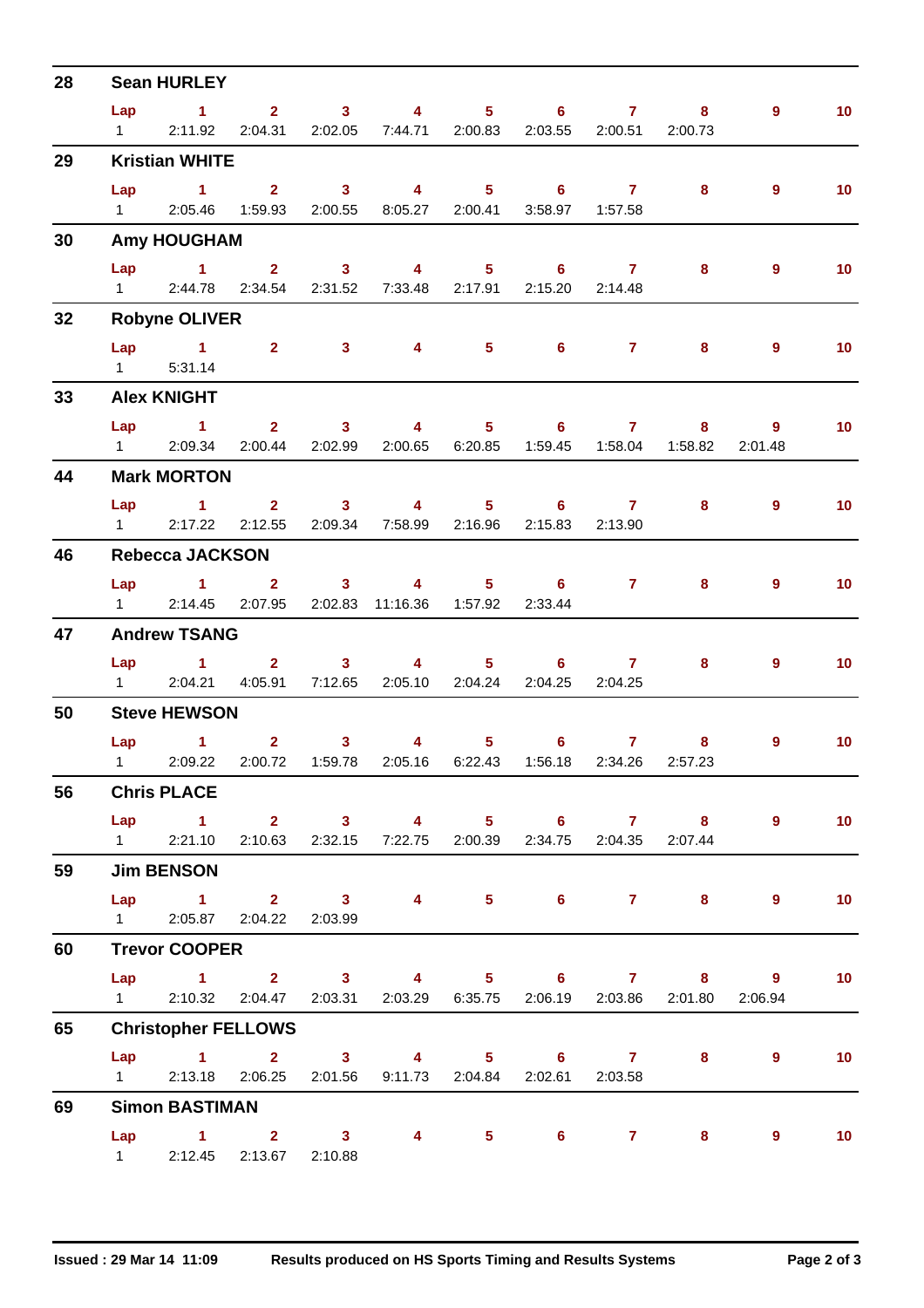| 77  |                        | <b>Russell HENNESSY</b>                                                        |                  |                                           |                                                                        |                            |                            |                     |          |                |                 |
|-----|------------------------|--------------------------------------------------------------------------------|------------------|-------------------------------------------|------------------------------------------------------------------------|----------------------------|----------------------------|---------------------|----------|----------------|-----------------|
|     |                        | Lap $1$ 2                                                                      |                  |                                           | $3 \t 4 \t 5$                                                          |                            |                            | $6\qquad 7$         | 8        | 9 <sup>°</sup> | 10 <sub>1</sub> |
|     | $1 \quad \blacksquare$ |                                                                                |                  |                                           | 2:02.19  1:56.34  1:59.24  1:58.66  7:47.05  1:58.45  1:58.29  1:59.09 |                            |                            |                     |          |                |                 |
| 79  |                        | <b>Daniel WILLIAMS</b>                                                         |                  |                                           |                                                                        |                            |                            |                     |          |                |                 |
|     | Lap                    | $\sim$ 1                                                                       | 2 <sup>1</sup>   |                                           | $3 \t 4$                                                               | 5 <sub>1</sub>             | $6 -$                      | $\sim$ 7            | 8        | $9^{\circ}$    | 10 <sup>°</sup> |
|     |                        | 1 2:09.20 2:06.49 2:18.55 8:31.22 2:12.90                                      |                  |                                           |                                                                        |                            |                            | 2:09.17 2:07.50     |          |                |                 |
| 84  |                        | <b>Leon BIDGWAY</b>                                                            |                  |                                           |                                                                        |                            |                            |                     |          |                |                 |
|     | Lap                    | $\sim$ $\sim$ $\sim$ $\sim$ $\sim$ $\sim$                                      | $2^{\circ}$      | $\overline{\mathbf{3}}$                   | $\overline{4}$                                                         | $\overline{\phantom{1}}$ 5 | $\overline{\phantom{a}}$ 6 | $\overline{7}$      | $\sim$ 8 | $9^{\circ}$    | 10 <sub>1</sub> |
|     | $1 \quad \Box$         |                                                                                |                  |                                           | 2:07.13  1:58.93  1:59.38  8:08.35  1:54.08  1:55.44  1:53.13          |                            |                            |                     | 1:52.39  |                |                 |
| 88  |                        | <b>James NUTBROWN</b>                                                          |                  |                                           |                                                                        |                            |                            |                     |          |                |                 |
|     |                        | Lap $1$ 2                                                                      |                  | $\overline{\mathbf{3}}$                   | $\overline{4}$                                                         |                            | $5 \t\t 6 \t\t 7$          |                     | 8        | 9              | 10 <sup>°</sup> |
|     | $1 \quad \blacksquare$ | 2:17.89                                                                        |                  |                                           | 2:12.30  2:08.48  7:08.66  2:03.25  2:04.84  2:02.15                   |                            |                            |                     | 2:02.18  |                |                 |
| 91  |                        | <b>Simon PHILLIPS</b>                                                          |                  |                                           |                                                                        |                            |                            |                     |          |                |                 |
|     |                        | Lap 1                                                                          | $\overline{2}$ 3 |                                           | $\overline{4}$                                                         |                            | $5 \t\t 6 \t\t 7$          |                     | 8        | 9              | 10 <sup>°</sup> |
|     | $1 \quad \Box$         | 2:09.15                                                                        | 2:04.71          |                                           | 2:04.55  1:59.40  7:15.28                                              |                            |                            | 2:07.71 2:05.33     | 2:04.92  |                |                 |
| 100 |                        | <b>Paul McERLEAN</b>                                                           |                  |                                           |                                                                        |                            |                            |                     |          |                |                 |
|     | Lap                    | $1 \t 2 \t 3$                                                                  |                  |                                           |                                                                        | $4 \qquad \qquad$          | $5 \t\t 6 \t\t 7$          |                     | 8        | 9              | 10 <sub>1</sub> |
|     |                        | 1 2:09.85                                                                      |                  |                                           |                                                                        |                            |                            |                     |          |                |                 |
| 121 |                        | <b>Marco AGHEM</b>                                                             |                  |                                           |                                                                        |                            |                            |                     |          |                |                 |
|     |                        | $Lap$ 1                                                                        |                  |                                           | $2 \t 3 \t 4$                                                          |                            | $5 - 5$                    | $6 \overline{7}$    | 8        | $\overline{9}$ | 10 <sup>°</sup> |
|     |                        | 1 2:06.42 2:01.35 2:02.24 9:06.16 2:03.07                                      |                  |                                           |                                                                        |                            |                            | 2:02.78 2:02.78     |          |                |                 |
| 122 |                        | <b>Nigel OLIVE-JONES</b>                                                       |                  |                                           |                                                                        |                            |                            |                     |          |                |                 |
|     | Lap                    | $\overline{1}$ $\overline{2}$                                                  |                  |                                           | $3 \t 4$                                                               | 5 <sub>1</sub>             |                            | $6 \qquad \qquad 7$ | 8        | $\overline{9}$ | 10 <sub>1</sub> |
|     | $1 \quad \Box$         | 2:20.57                                                                        |                  |                                           | 2:10.40  2:07.33  7:13.48  3:46.86                                     |                            |                            | 2:09.89 2:09.34     |          |                |                 |
| 128 |                        | <b>Daniel KIRBY</b>                                                            |                  |                                           |                                                                        |                            |                            |                     |          |                |                 |
|     |                        | $Lap$ 1                                                                        |                  | $\overline{\mathbf{2}}$<br>3 <sup>1</sup> | $\sim$ 4 $\sim$                                                        |                            | $5 - 5$                    | $6 \qquad \qquad 7$ | 8        | 9              | 10 <sup>°</sup> |
|     | $1 \quad \Box$         | 2:16.29                                                                        |                  |                                           | 2:19.97  2:08.09  7:55.64  2:07.12  2:24.95  2:06.92                   |                            |                            |                     |          |                |                 |
| 188 |                        | <b>Martin SHORT</b>                                                            |                  |                                           |                                                                        |                            |                            |                     |          |                |                 |
|     |                        | Lap 1                                                                          |                  | $\overline{\mathbf{2}}$                   | $3 \qquad 4 \qquad 5 \qquad 6 \qquad 7$                                |                            |                            |                     | 8        | 9              | 10 <sup>°</sup> |
|     |                        | 1    1:59.52    1:56.40    2:07.35    1:54.23    5:53.58    1:53.08    1:52.25 |                  |                                           |                                                                        |                            |                            |                     | 2:10.17  | 2:02.60        |                 |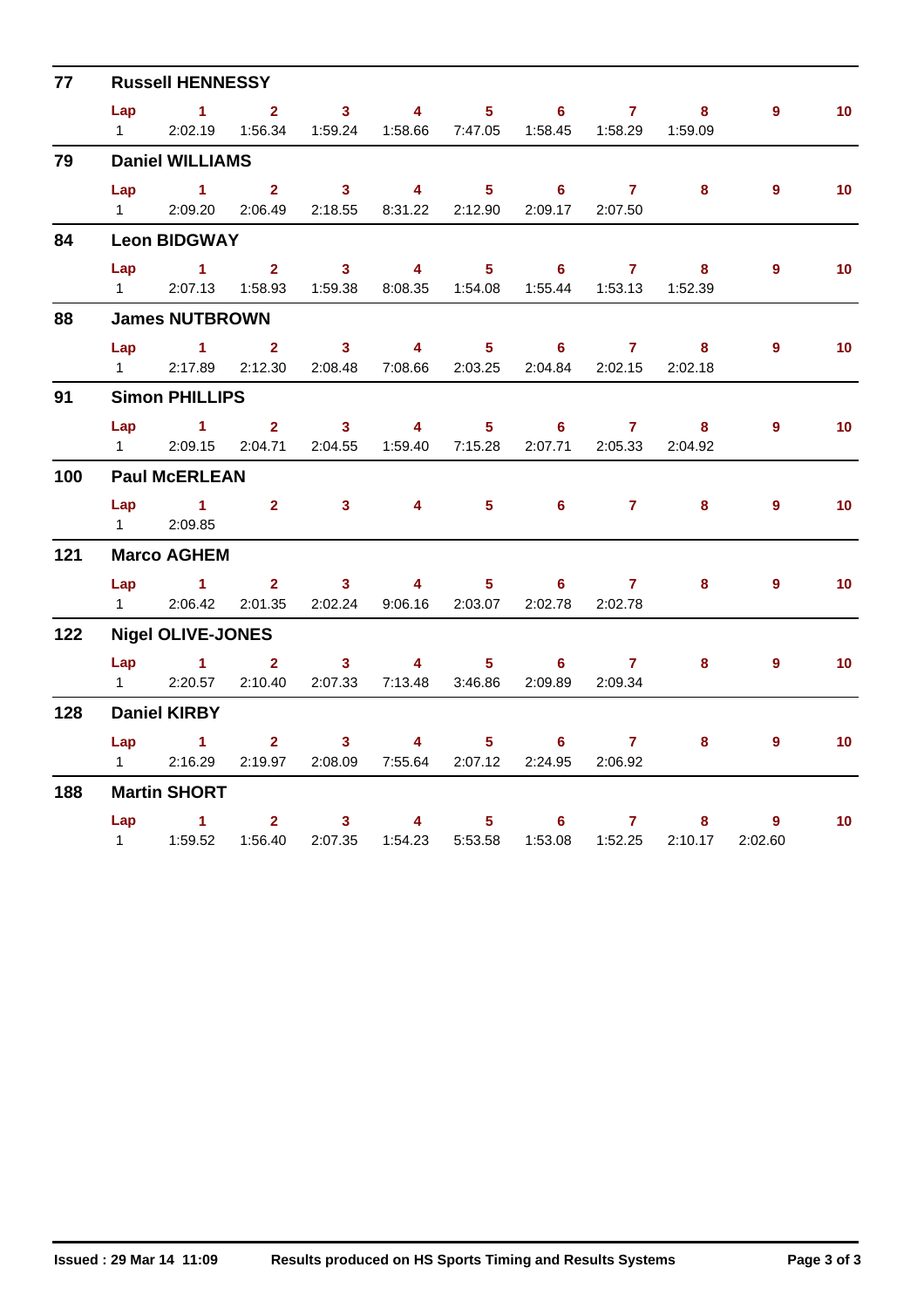# **CARTEK Roadsports Endurance Series**

**Race 6**

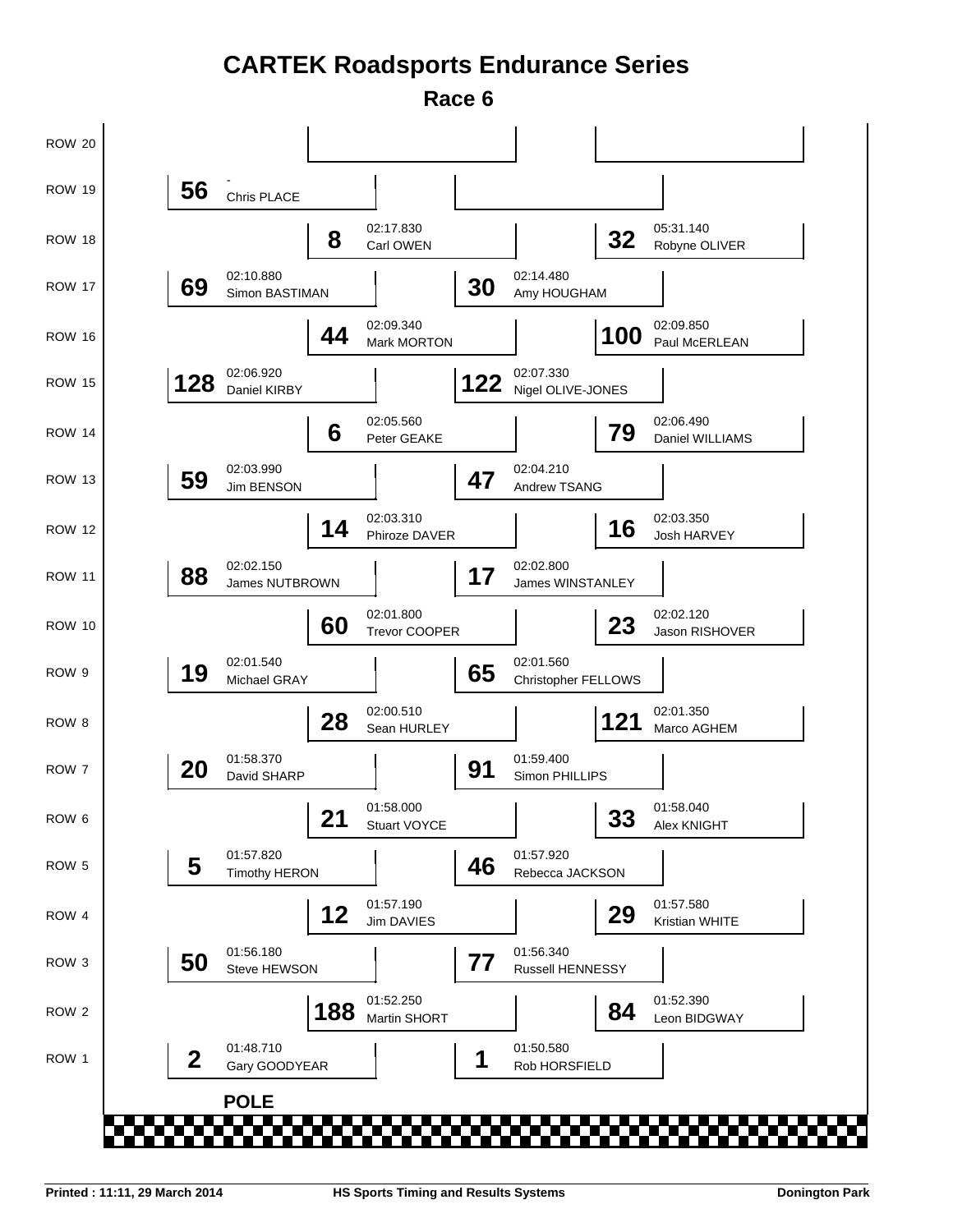

## **Provisional Results - Race 6**

| P <sub>1</sub> | No           | <b>CI</b> | <b>Name</b>                                       | Car                          | Laps | <b>Time</b> |         | Behind MPH Best Lap on MPH |              |       |
|----------------|--------------|-----------|---------------------------------------------------|------------------------------|------|-------------|---------|----------------------------|--------------|-------|
| $\mathbf{1}$   | $\mathbf{2}$ | А         | <b>Gary GOODYEAR</b>                              | <b>Lotus Exige</b>           | 24   | 46:33.90    |         | 77.00 1:49.98              | 13           | 81.51 |
| 2              | 1            | A         | <b>Rob HORSFIELD</b>                              | <b>Toyota MR2 Turbo</b>      | 24   | 46:46.14    | 12.24   | 76.67 1:51.15              | 6            | 80.65 |
| 3              | 188          | в         | <b>Martin SHORT</b>                               | <b>Toyota GT86</b>           | 24   | 47:06.21    | 32.31   | 76.12 1:52.27              | 19           | 79.84 |
| 4              | 50           | в         | <b>Steve HEWSON/Robert</b><br><b>GILHAM</b>       | Porsche 924S                 | 24   | 47:58.59    | 1:24.69 | 74.74 1:53.13              | 3            | 79.24 |
| 5              | 12           | C         | <b>Jim DAVIES</b>                                 | <b>Toyota MR2 Roadster</b>   | 24   | 48:20.98    | 1:47.08 | 74.16 1:55.60              | 23           | 77.54 |
| 6              | 84           | в         | Leon BIDGWAY/Andy<br><b>CHAPMAN</b>               | <b>Toyota MR2</b>            | 23   | 46:48.79    | 1 Lap   | 73.40 1:53.01              | 23           | 79.32 |
| $\overline{7}$ | 77           | C         | <b>Russell HENNESSY/John</b><br><b>WILSON</b>     | <b>Toyota MR2</b>            | 23   | 46:52.31    | 1 Lap   | 73.31 1:56.07              | 7            | 77.23 |
| 8              | 46           | в         | Rebecca JACKSON                                   | <b>Porsche Boxster</b>       | 23   | 46:52.89    | 1 Lap   | 73.30 1:56.50              | 15           | 76.94 |
| 9              | 29           | C         | <b>Kristian WHITE/William</b><br><b>GALLACHER</b> | <b>Toyota MR2 Mk2</b>        | 23   | 47:25.99    | 1 Lap   | 72.44 1:57.88              | 23           | 76.04 |
| 10             | 33           | C         | <b>Alex KNIGHT</b>                                | Toyota MR2 Mk2               | 23   | 47:43.99    | 1 Lap   | 71.99 1:58.62              | 10           | 75.57 |
| 11             | 5            | C         | <b>Timothy HERON/Matthew</b><br><b>WALLIS</b>     | <b>Toyota MR2 Mk2</b>        | 23   | 47:48.67    | 1 Lap   | 71.87 1:57.77              | 5            | 76.11 |
| 12             | 20           | в         | <b>David SHARP/Tina COOPER</b>                    | <b>Lotus Elise</b>           | 23   | 48:20.76    | 1 Lap   | 71.08 1:59.19              | $\mathbf{2}$ | 75.21 |
| 13             | 121          | C         | <b>Marco AGHEM/Paul</b><br><b>MONTEITH</b>        | Mazda MX5                    | 22   | 46:47.81    | 2 Laps  | 70.24 2:01.39              | 22           | 73.84 |
| 14             | 65           | C         | <b>Christopher FELLOWS/Matt</b><br><b>FAIZEY</b>  | Ginetta G27 / BMW Compact    | 22   | 47:14.19    | 2 Laps  | 69.58 1:58.43              | 9            | 75.69 |
| 15             | 60           | C         | <b>Trevor COOPER/Thomas</b><br><b>PUGHE</b>       | <b>Toyota MR2 Roadster</b>   | 22   | 47:20.22    | 2 Laps  | 69.43 2:01.40              | 6            | 73.84 |
| 16             | 23           | в         | <b>Jason RISHOVER</b>                             | Porsche 944                  | 22   | 47:23.39    | 2 Laps  | 69.36 2:01.14              | 4            | 74.00 |
| 17             | 122          | C         | Nigel OLIVE-JONES/Leonard<br><b>OLIVER</b>        | <b>BMW E36 Compact 318Ti</b> | 22   | 47:49.15    | 2 Laps  | 68.73 2:02.96              | 15           | 72.90 |
| 18             | 100          | C         | Paul McERLEAN/Alyn<br><b>ROBSON</b>               | Mazda MX5                    | 22   | 47:55.27    | 2 Laps  | 68.59 2:01.23              | 19           | 73.94 |
| 19             | 17           | C         | <b>James WINSTANLEY/Adam</b><br><b>READ</b>       | <b>BMW E36 Compact 318Ti</b> | 22   | 47:56.94    | 2 Laps  | 68.55 2:03.11              | 15           | 72.81 |
| 20             | 79           | C         | <b>Daniel WILLIAMS/James</b><br><b>CANFER</b>     | Mazda MX5                    | 22   | 48:35.23    | 2 Laps  | 67.65 2:03.26              | 21           | 72.72 |
| 21             | 128          | C         | <b>Ollie CLARK</b>                                | <b>BMW E36 Compact 318Ti</b> | 21   | 46:44.34    | 3 Laps  | 67.13 2:04.22              | 21           | 72.16 |
| 22             | 56           | C         | <b>Chris PLACE/Farard</b><br><b>DARVER</b>        | <b>BMW E36 Compact 318Ti</b> | 21   | 47:01.80    | 3 Laps  | 66.71 2:01.38              | 21           | 73.85 |
| 23             | 44           | C         | <b>Mark MORTON/Stephen</b><br><b>BAILEY</b>       | <b>BMW E36 Compact 318Ti</b> | 21   | 47:09.83    | 3 Laps  | 66.52 2:03.32              | 6            | 72.69 |
| 24             | 6            | C         | <b>Peter GEAKE/John HEWAT</b>                     | <b>MGF</b>                   | 21   | 48:30.98    | 3 Laps  | 64.67 2:03.54              | 6            | 72.56 |
| 25             | 30           | C         | Amy HOUGHAM/Clare<br><b>RUTHERFORD</b>            | <b>Toyota MR2 MK2</b>        | 20   | 48:29.49    | 4 Laps  | 61.62 2:09.54              | 20           | 69.20 |

## **Weather / Track:** Bright / Dry

| <b>Start Time: 15:09</b> | <b>Donington Park</b> | 29 Mar 14 16:00                        |
|--------------------------|-----------------------|----------------------------------------|
| <b>Clerk of Course:</b>  | Time Issued :         | <b>Chief Timekeeper: Terry Stevens</b> |
|                          |                       |                                        |

**THESE RESULTS REMAIN PROVISIONAL FOR A MINIMUM OF 30 MINUTES FROM THE TIME OF ISSUE AND UNTIL ALL JUDICIAL AND TECHNICAL MATTERS HAVE BEEN SETTLED.**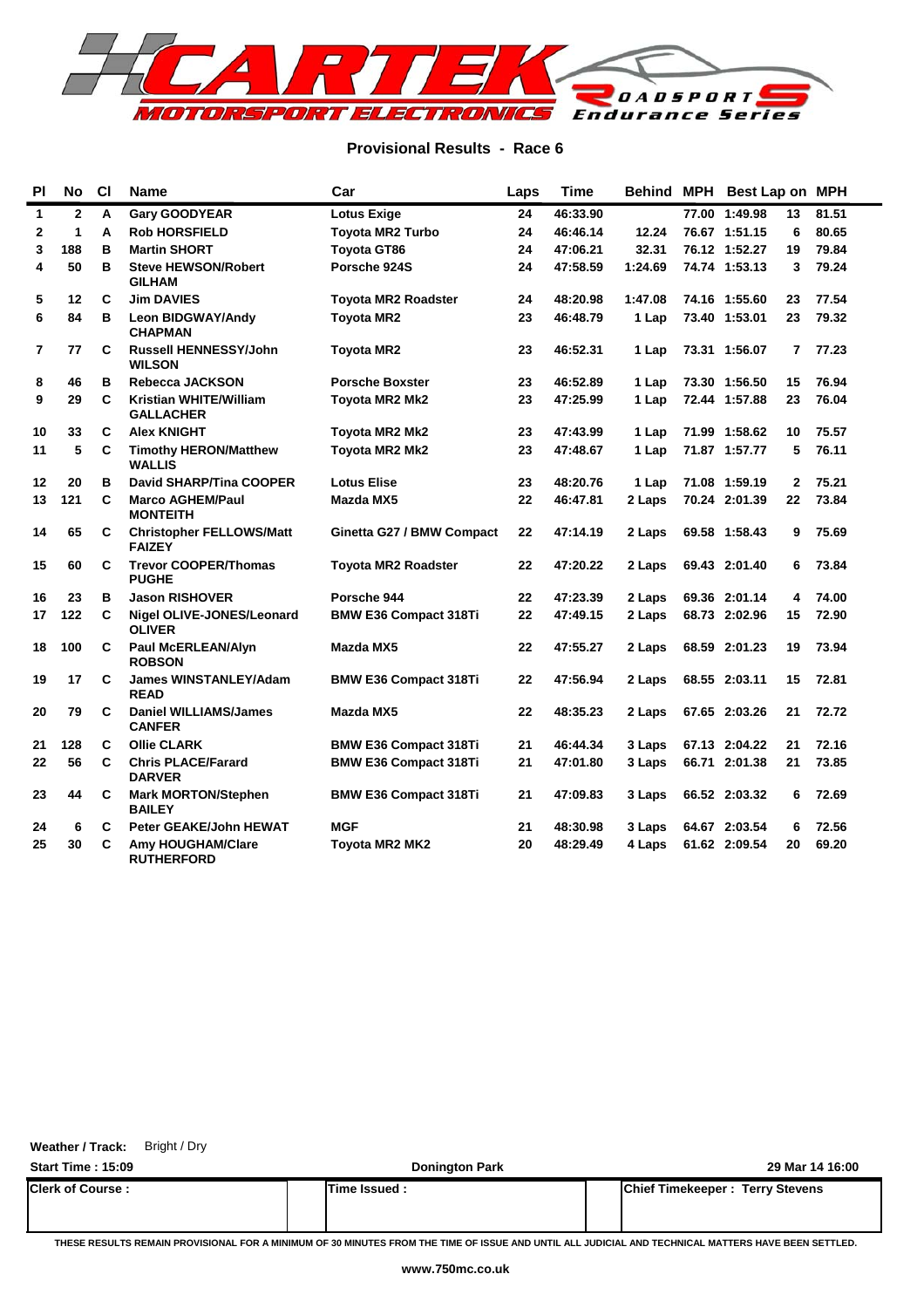| ΡI | No                           | <b>CI</b> | <b>Name</b>                                     | Car                          | Laps         | Time     | Behind     | MPH | Best Lap on MPH |              |       |
|----|------------------------------|-----------|-------------------------------------------------|------------------------------|--------------|----------|------------|-----|-----------------|--------------|-------|
|    | <b>Not-Classified</b>        |           |                                                 |                              |              |          |            |     |                 |              |       |
|    | 19                           | C         | <b>Michael GRAY</b>                             | <b>BMW E36 Compact 318Ti</b> | 16           | 37:12.23 | <b>DNF</b> |     | 64.25 2:02.51   | 3            | 73.17 |
|    | 16                           | C         | <b>Josh HARVEY</b>                              | <b>BMW E36 Compact 318Ti</b> | 16           | 40:16.80 | <b>DNF</b> |     | 59.34 2:03.16   | 9            | 72.78 |
|    | 69                           | C         | <b>Simon BASTIMAN</b>                           | <b>BMW E36 Compact 318Ti</b> | 16           | 47:13.55 | <b>NCF</b> |     | 50.62 2:06.14   | 12           | 71.06 |
|    | 14                           | C         | <b>Phiroze DAVER</b>                            | <b>BMW E36 Compact 318Ti</b> | 13           | 47:39.65 | <b>NCF</b> |     | 40.75 2:03.74   | 12           | 72.44 |
|    | 21                           | C         | <b>Stuart VOYCE</b>                             | <b>BMW E36 Compact 318Ti</b> | 12           | 28:18.76 | <b>DNF</b> |     | 63.32 1:58.37   | 8            | 75.73 |
|    | 88                           | C         | <b>James NUTBROWN</b>                           | <b>BMW E36 Compact 318Ti</b> | 9            | 18:56.01 | <b>DNF</b> |     | 71.02 2:01.43   | 6            | 73.82 |
|    | 28                           | в         | <b>Sean HURLEY</b>                              | Toyota MR2 GT                | 7            | 14:25.22 | <b>DNF</b> |     | 72.52 2:00.72   | 5.           | 74.25 |
|    | 59                           | C         | <b>Jim BENSON</b>                               | <b>BMW E36 Compact 318Ti</b> | 5            | 11:28.31 | <b>DNF</b> |     | 65.12 2:04.10   | 2            | 72.23 |
|    | 91                           | C         | <b>Simon PHILLIPS/Lewis</b><br><b>BATCHELOR</b> | <b>Toyota MR2 Roadster</b>   | 2            | 4:07.39  | <b>DNF</b> |     | 72.47 1:58.88   | $\mathbf{2}$ | 75.40 |
|    | 47                           | C         | <b>Andrew TSANG/Owen</b><br><b>HUNTER</b>       | <b>BMW E36 Compact 318Ti</b> | $\mathbf{2}$ | 4:36.63  | <b>DNF</b> |     | 64.81 2:18.20   | 1            | 64.86 |
|    | <b>Fastest Lap</b>           |           |                                                 |                              |              |          |            |     |                 |              |       |
|    | 2                            | A         | <b>Gary GOODYEAR</b>                            | Lotus Exige                  |              |          |            |     | 1:49.98         | 13           | 81.51 |
|    | 188                          | в         | <b>Martin SHORT</b>                             | Toyota GT86                  |              |          |            |     | 1:52.27         | 19           | 79.84 |
|    | <b>Jim DAVIES</b><br>12<br>C |           |                                                 | Toyota MR2 Roadster          |              |          |            |     | 1:55.60         | 23           | 77.54 |

**Weather / Track:** Bright / Dry

**Start Time : 15:09 Donington Park 29 Mar 14 16:00 Clerk of Course : Time Issued : Chief Timekeeper : Terry Stevens**

**THESE RESULTS REMAIN PROVISIONAL FOR A MINIMUM OF 30 MINUTES FROM THE TIME OF ISSUE AND UNTIL ALL JUDICIAL AND TECHNICAL MATTERS HAVE BEEN SETTLED.**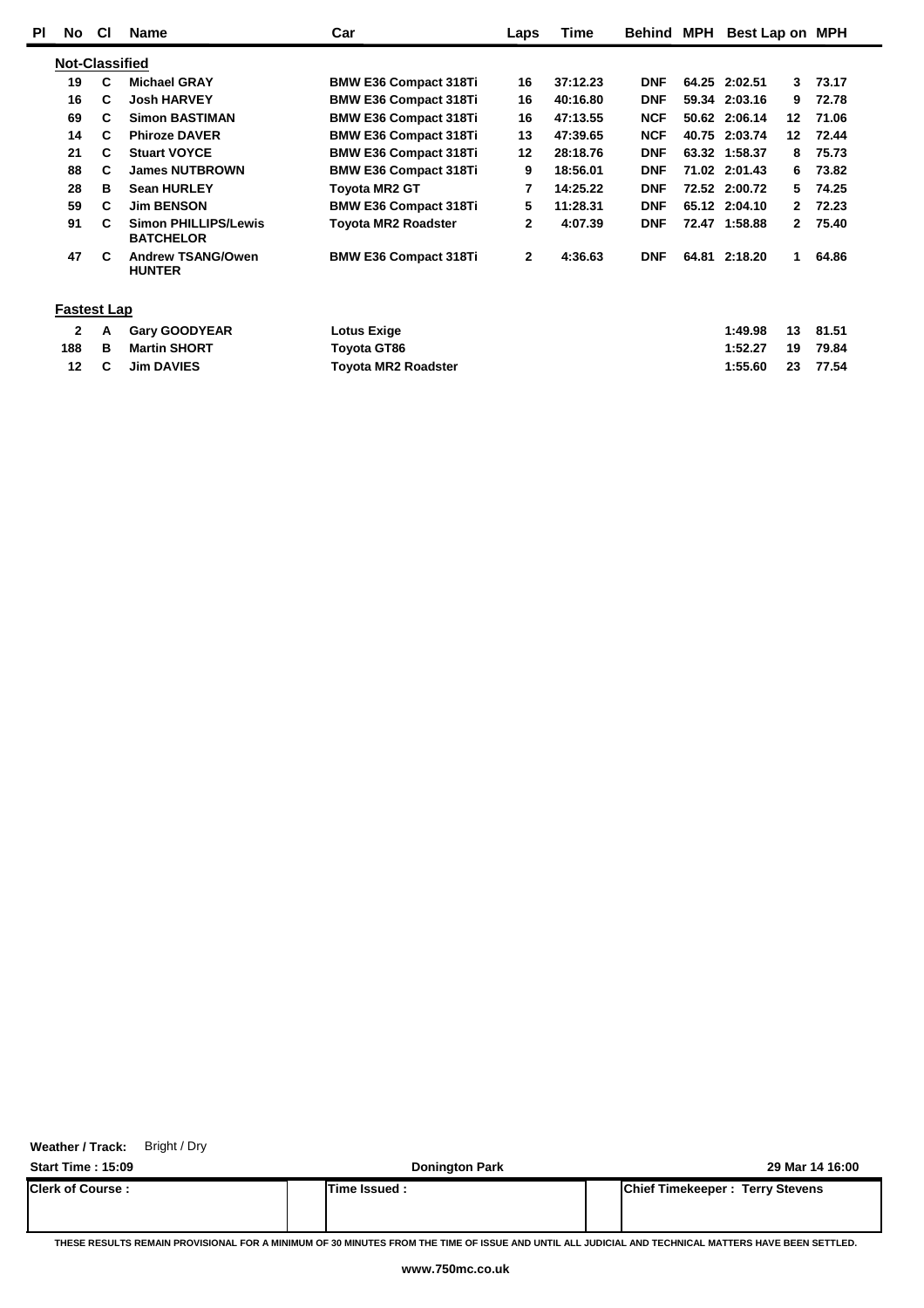Lap Chart CARTEK Roadsports Endurance Series - Race 6

|              | Lap 1       |             | Lap <sub>2</sub> |    | Lap <sub>3</sub> |              | Lap 4       |                | Lap <sub>5</sub> |    | Lap6           |    | Lap <sub>7</sub> |              | Lap <sub>8</sub> |             | Lap <sub>9</sub> |    | Lap 10          |
|--------------|-------------|-------------|------------------|----|------------------|--------------|-------------|----------------|------------------|----|----------------|----|------------------|--------------|------------------|-------------|------------------|----|-----------------|
| No.          | Time        | No          | Time             | No | Time             | No           | Time        | No             | Time             | No | Time           | No | Time             | No           | Time             | No          | Time             | No | Time            |
|              | 1 1:59.27   | $\mathbf 1$ | 3:51.16          | 1  | 5:42.94          | 50           | 7:43.63     |                | 50 9:37.12       |    | 1 11:30.28     |    | 1 13:22.65       |              | 1 15:16.30       | $\mathbf 1$ | 17:10.74         |    | 2 19:01.56      |
| $\mathbf{2}$ | 2:00.29     | 2           | 3:52.46          | 2  | 5:43.62          | 1            | 7:46.29     | 1.             | 9:39.13          |    | 2 11:31.18     |    | 2 13:23.44       | 69           | 15:16.56 *7      |             | 2 17:10.96       |    | 1 19:03.40      |
|              | 50 2:01.61  | 50          | 3:55.55          | 50 | 5:48.68          | $\mathbf{2}$ | 7:50.21     | $\mathbf{2}^-$ | 9:40.45          |    | 50 11:31.56    |    | 50 13:24.94      | $\mathbf{2}$ | 15:17.03         |             | 50 17:12.40      |    | 50 19:06.14     |
|              | 12 2:03.17  |             | 12 4:00.16       |    | 12 5:56.99       |              | 188 7:53.21 |                | 188 9:47.20      |    | 188 11:40.61   |    | 188 13:33.98     | 56           | 15:18.35 *1      |             | 6 $17:16.29$ *1  |    | 17 19:13.83 *1  |
|              | 77 2:03.47  |             | 77 4:01.03       |    | 188 5:57.83      |              | 12 7:54.55  |                | 12 9:52.27       |    | 12 11:48.50    |    | 12 13:44.90      |              | 50 15:18.40      |             | 188 17:23.38     |    | 188 19:17.81    |
|              | 5 2:04.54   | 5.          | 4:02.98          | 77 | 5:57.94          |              | 77 7:55.40  |                | 30 9:52.59 *1    |    | 77 11:49.34    |    | 77 13:45.41      |              | 128 15:20.81 *1  |             | 69 17:26.65 *7   |    | 128 19:26.31 *2 |
|              | 46 2:07.21  |             | 188 4:03.48      | 5  | 6:01.27          | 5            | 8:01.11     |                | 77 9:53.23       |    | 5 11:57.07     |    | 5 13:56.01       |              | 79 15:26.20 *1   |             | 56 17:27.33 *1   |    | 6 19:26.64 *1   |
|              | 188 2:07.66 | 91.         | 4:07.39          | 46 | 6:06.27          | 46           | 8:04.79     | 5.             | 9:58.88          |    | 46 12:02.23    |    | 46 14:01.34      |              | 188 15:27.67     |             | 44 17:28.54 *1   |    | 14 19:28.22 *8  |
|              | 91 2:08.51  | 46          | 4:07.86          | 33 | 6:10.03          | 33           | 8:09.94     |                | 46 10:02.65      |    | 33 12:11.70    |    | 29 14:15.15      |              | 12 15:41.28      |             | 79 17:33.69 *1   |    | 69 19:34.70 *7  |
|              | 33 2:08.84  | 29          | 4:09.06          | 29 | 6:10.50          | 29           | 8:10.84     |                | 33 10:10.14      |    | 29 12:11.93    |    | 20 14:16.48      |              | 77 15:41.81      |             | 12 17:37.73      |    | 44 19:35.00 *1  |
|              | 29 2:09.39  | 33          | 4:09.43          | 20 | 6:11.01          | 20           | 8:11.65     |                | 29 10:10.36      |    | 20 12:13.18    |    | 33 14:16.95      | 5            | 15:55.11         |             | 77 17:38.09      |    | 77 19:35.17     |
|              | 20 2:11.29  |             | 20 4:10.48       | 84 | 6:12.56          | 84           | 8:12.17     |                | 20 10:12.16      |    | 84 12:13.61    |    | 65 14:17.60      | 46           | 16:00.04         |             | 5 17:56.23       |    | 56 19:36.96 *1  |
|              | 84 2:12.47  |             | 84 4:13.04       | 65 | 6:16.09          | 65           | 8:16.17     |                | 84 10:12.74      |    | 65 12:14.93    |    | 28 14:25.22      | 29           | 16:14.54         |             | 46 17:59.22      |    | 30 19:37.89 *2  |
|              | 28 2:14.15  |             | 65 4:16.39       | 28 | 6:19.62          | 28           | 8:21.02     |                | 65 10:16.21      |    | 30 12:19.14 *1 |    | 21 14:26.21      | 20           | 16:16.03         |             | 29 18:14.21      |    | 79 19:42.46 *1  |
|              | 121 2:14.69 |             | 28 4:16.96       |    | 121 6:21.23      | 21           | 8:24.16     |                | 28 10:21.74      |    | 28 12:23.09    |    | 23 14:36.52      | 65           | 16:17.84         |             | 20 18:15.24      |    | 46 19:57.85     |
|              | 19 2:15.26  |             | 121 4:18.30      |    | 19 6:22.33       | 121          | 8:24.56     |                | 21 10:23.14      |    | 21 12:23.47    |    | 19 14:37.82      | 33           | 16:18.47         |             | 65 18:16.27      |    | 29 20:13.44     |
|              | 65 2:15.57  |             | 19 4:19.82       | 21 | 6:22.92          |              | 23 8:25.04  |                | 23 10:26.18      |    | 23 12:28.65    |    | 121 14:38.00     |              | 21 16:24.58      |             | 33 18:17.69      |    | 20 20:14.67     |
|              | 23 2:16.42  |             | 23 4:20.28       | 23 | 6:23.90          | 19           | 8:26.77     |                | 121 10:28.06     |    | 121 12:30.42   |    | 84 14:41.26      | 84           | 16:40.15         |             | 84 18:38.39      |    | 33 20:16.31     |
|              | 47 2:18.20  | 21          | 4:22.07          | 88 | 6:30.28          | 88           | 8:33.09     |                | 19 10:29.43      |    | 19 12:32.01    |    | 88 14:42.18      | 19           | 16:40.41         |             | 19 18:43.61      |    | 65 20:16.73     |
|              | 17 2:20.94  |             | 17 4:26.06       | 60 | 6:32.55          | 60           | 8:34.68     |                | 88 10:35.18      |    | 88 12:36.61    |    | 60 14:42.84      | 23           | 16:40.93         |             | 23 18:43.81      |    | 84 20:36.43     |
|              | 88 2:21.52  |             | 88 4:26.41       |    | 16 6:33.10       | 16           | 8:36.99     |                | 60 10:36.55      |    | 60 12:37.95    |    | 30 14:47.33 *1   |              | 121 16:42.09     |             | 121 18:45.34     |    | 23 20:47.05     |
|              | 21 2:21.73  |             | 16 4:26.96       | 59 | 6:33.46          | 100          | 8:37.65     |                | 16 10:41.08      |    | 16 12:44.85    |    | 100 14:49.18     | 88           | 16:43.92         |             | 100 18:54.99     |    | 121 20:50.16    |
|              | 16 2:22.75  |             | 60 4:28.22       |    | 100 6:34.53      |              | 122 8:39.57 |                | 100 10:41.68     |    | 100 12:45.30   |    | 16 14:50.50      | 60           | 16:44.66         |             | 88 18:56.01      |    |                 |
|              | 60 2:23.42  |             | 59 4:29.05       |    | 122 6:35.64      | 59           | 8:39.89     |                | 122 10:42.55     |    | 122 12:45.96   |    | 122 14:51.14     |              | 100 16:51.99     |             | 16 18:56.95      |    |                 |
|              | 122 2:24.72 |             | 122 4:30.39      | 44 | 6:37.11          | 44           | 8:43.28     |                | 44 10:47.25      |    | 44 12:50.57    |    | 17 15:01.85      |              | 16 16:53.79      |             | 60 18:57.67      |    |                 |
|              | 59 2:24.95  |             | 100 4:30.58      | 6  | 6:38.16          | 6            | 8:43.70     |                | 6 10:48.24       |    | 6 12:51.78     |    | 6 15:07.57       |              | 122 16:54.28     |             | 122 18:59.99     |    |                 |
|              | $6$ 2:24.95 |             | 44 4:31.79       | 17 | 6:41.17          | 17           | 8:47.78     |                | 17 10:54.29      |    | 17 12:57.74    |    | 44 15:08.53      |              | 17 17:05.92      |             |                  |    |                 |
|              | 100 2:25.31 | 6           | 4:32.38          | 56 | 6:46.38          | 56           | 8:53.08     |                | 56 10:59.35      |    | 56 13:05.60    |    |                  |              | 30 17:10.54 *1   |             |                  |    |                 |
|              | 44 2:25.83  |             | 128 4:35.32      | 79 | 6:50.88          | 79           | 8:59.43     |                | 128 11:08.23     |    | 128 13:14.23   |    |                  |              |                  |             |                  |    |                 |
|              | 128 2:27.48 |             | 56 4:36.39       |    | 128 6:53.47      |              | 128 8:59.90 |                | 79 11:09.45      |    | 79 13:16.70    |    |                  |              |                  |             |                  |    |                 |
|              | 79 2:28.05  |             | 47 4:36.63       |    | 30 7:27.80       |              |             |                | 59 11:28.31      |    |                |    |                  |              |                  |             |                  |    |                 |
|              | 56 2:28.29  |             | 79 4:38.21       |    |                  |              |             |                |                  |    |                |    |                  |              |                  |             |                  |    |                 |
|              | 30 2:39.24  |             | 30 5:03.16       |    |                  |              |             |                |                  |    |                |    |                  |              |                  |             |                  |    |                 |

**14** 2:40.17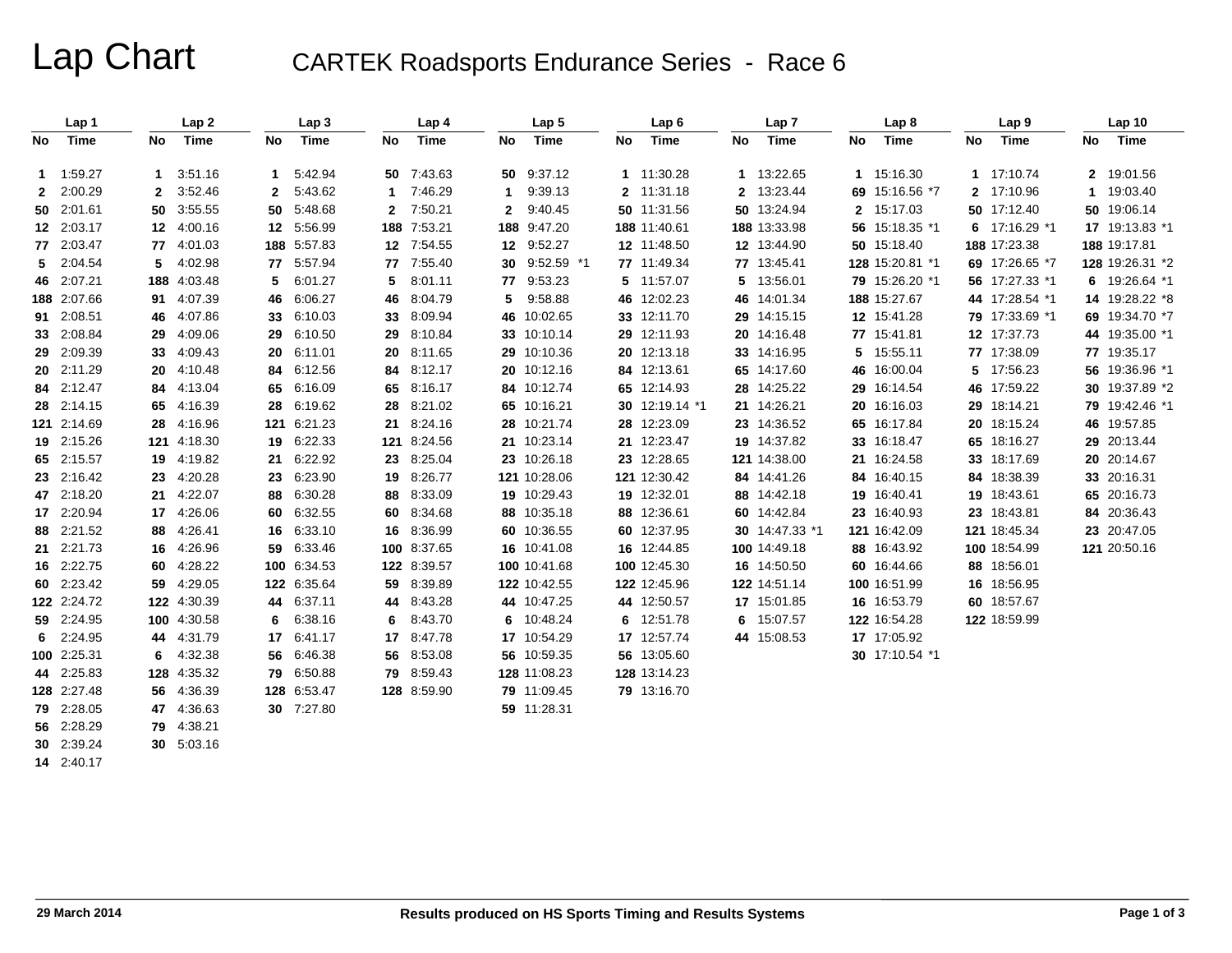Lap Chart CARTEK Roadsports Endurance Series - Race 6

|    | Lap 11          |     | Lap 12          |    | Lap <sub>13</sub> |    | Lap 14          | Lap <sub>15</sub> | Lap 16          |    | Lap 17          |     | Lap 18          |    | Lap <sub>19</sub> |    | Lap 20          |
|----|-----------------|-----|-----------------|----|-------------------|----|-----------------|-------------------|-----------------|----|-----------------|-----|-----------------|----|-------------------|----|-----------------|
| No | Time            | No. | Time            | No | Time              | No | Time            | No Time           | No Time         | No | Time            | No. | Time            | No | Time              | No | Time            |
|    | 2 20:54.89      |     | 77 23:29.04     |    | 2 25:58.87        |    | 2 27:50.25      | 2 29:41.03        | 2 31:32.79      |    | 2 33:23.66      |     | 2 35:16.48      |    | 2 37:10.29        |    | 2 39:02.45      |
|    | 1 20:56.22      |     | 128 23:40.23 *2 |    | 30 26:03.24 *3    |    | 128 27:51.61 *2 | 84 29:42.38 *1    | 100 31:34.98 *2 |    | 56 33:29.83 *2  |     | 122 35:20.48 *2 |    | 19 37:12.23 *3    |    | 23 39:04.37 *2  |
|    | 12 20:56.29 *1  |     | 14 23:46.29 *8  |    | 1 26:04.53        |    | 5 27:52.06 *1   | 1 29:49.00        | 84 31:36.59 *1  |    | 84 33:30.30 *1  |     | 17 35:21.92 *2  |    | 6 $37:13.70*3$    |    | 60 39:04.94 *2  |
|    | 100 20:57.61 *1 |     | 69 23:48.10 *7  |    | 21 26:15.62 *2    | 1. | 27:56.07        | 33 29:49.70 *1    | 29 31:38.24 *1  |    | 1 33:33.84      |     | 84 35:24.60 *1  | 1  | 37:19.35          |    | 1 39:11.86      |
|    | 50 21:01.45     |     | 5 23:51.45 *1   |    | 65 26:16.65 *1    |    | 6 27:56.58 *2   | 5 29:52.65 *1     | 1 31:41.30      |    | 29 33:37.40 *1  |     | 1 35:26.68      |    | 84 37:19.98 *1    |    | 14 39:13.42 *11 |
|    | 16 21:03.10 *1  |     | 44 23:52.06 *1  |    | 188 26:17.85      |    | 20 27:58.67 *1  | 16 29:53.72 *4    | 79 31:42.43 *2  |    | 100 33:38.28 *2 |     | 29 35:35.78 *1  |    | 122 37:25.63 *2   |    | 84 39:14.87 *1  |
|    | 60 21:03.93 *1  |     | 84 23:55.56 *1  |    | 121 26:18.82 *1   |    | 69 28:10.06 *7  | 128 29:57.22 *2   | 14 31:47.41 *9  |    | 79 33:47.14 *2  |     | 100 35:42.42 *2 |    | 17 37:26.75 *2    |    | 6 39:28.71 *3   |
|    | 77 21:31.91     |     | 46 23:59.27     |    | 50 26:25.73       |    | 188 28:12.28    | 188 30:05.45      | 33 31:48.89 *1  |    | 33 33:47.73 *1  |     | 188 35:46.02    |    | 30 37:29.26 *4    |    | 122 39:29.67 *2 |
|    | 6 $21:32.22*1$  |     | 65 24:08.66 *1  |    | 23 26:30.34 *1    |    | 21 28:18.76 *2  | 20 30:06.54 *1    | 5 31:52.04 *1   |    | 5 33:51.14 *1   |     | 56 35:47.08 *2  |    | 29 37:34.74 *1    |    | 17 39:31.36 *2  |
|    | 128 21:34.07 *2 |     | 2 24:08.89      |    | 60 26:43.77 *1    |    | 121 28:20.68 *1 | 6 $30:16.16*2$    | 44 31:53.35 *2  |    | 188 33:52.36    |     | 33 35:48.16 *1  |    | 188 37:38.29      |    | 188 39:31.65    |
|    | 14 21:34.48 *8  |     | 1 24:13.10      |    | 12 26:49.35       |    | 30 28:20.92 *3  | 69 30:17.91 *7    | 16 31:58.55 *4  |    | 16 34:03.92 *4  |     | 79 35:50.68 *2  |    | 100 37:44.85 *2   |    | 29 39:33.93 *1  |
|    | 69 21:41.58 *7  |     | 121 24:14.32 *1 |    | 19 26:49.57 *1    |    | 65 28:21.91 *1  | 50 30:22.81       | 188 31:58.73    |    | 44 34:04.77 *2  |     | 5 35:50.93 *1   |    | 33 37:47.03 *1    |    | 30 39:45.01 *4  |
|    | 56 21:45.55 *1  |     | 21 24:15.60 *2  |    | 77 27:01.47       |    | 50 28:23.59     | 121 30:25.50 *1   | 128 32:02.11 *2 |    | 128 34:07.31 *2 |     | 16 36:07.76 *4  |    | 5 37:49.86 *1     |    | 33 39:46.82 *1  |
|    | 44 21:45.98 *1  |     | 188 24:24.89    |    | 122 27:03.43 *1   |    | 23 28:35.79 *1  | 65 30:27.69 *1    | 20 32:10.32 *1  |    | 20 34:10.99 *1  |     | 20 36:13.36 *1  |    | 79 38:04.97 *2    |    | 5 39:48.15 *1   |
|    | 5 21:50.30 *1   |     | 50 24:29.00     |    | 17 27:05.02 *1    |    | 12 28:46.31     | 30 30:37.58 *3    | 50 32:20.28     |    | 50 34:16.91     |     | 50 36:13.89     |    | 16 38:11.63 *4    |    | 100 39:48.66 *2 |
|    | 46 21:58.75     |     | 19 24:46.10 *1  |    | 100 27:13.81      |    | 60 28:47.84 *1  | 23 30:40.37 *1    | 69 32:25.58 *7  |    | 121 34:31.63 *1 |     | 44 36:15.68 *2  |    | 50 38:12.26       |    | 50 40:09.46     |
|    | 30 22:05.84 *2  |     | 12 24:52.04     |    | 46 27:17.77       |    | 19 28:53.13 *1  | 12 30:43.80       | 121 32:28.02 *1 |    | 69 34:32.02 *7  |     | 128 36:17.38 *2 |    | 20 38:15.69 *1    |    | 20 40:16.50 *1  |
|    | 29 22:13.42     |     | 122 24:58.39 *1 |    | 56 27:20.25 *1    |    | 77 29:01.73     | 60 30:49.83 *1    | 65 32:32.47 *1  |    | 65 34:38.98 *1  |     | 121 36:36.70 *1 |    | 128 38:24.08 *2   |    | 16 40:16.80 *4  |
|    | 20 22:15.80     |     | 17 25:00.69 *1  |    | 44 27:28.55 *1    |    | 122 29:08.33 *1 | 19 30:56.82 *1    | 6 $32:35.14*2$  |    | 12 34:40.26     |     | 12 36:38.64     |    | 44 38:27.70 *2    |    | 79 40:17.85 *2  |
|    | 21 22:15.83 *2  |     | 100 25:09.86    |    | 79 27:29.85 *1    |    | 17 29:10.22 *1  | 77 31:01.13       | 12 32:41.99     |    | 23 34:51.94 *1  |     | 69 36:38.77 *7  |    | 12 38:36.94       |    | 128 40:29.66 *2 |
|    | 33 22:17.69     |     | 56 25:17.71 *1  |    | 14 27:36.02 *8    |    | 46 29:14.72     | 46 31:11.22       | 23 32:46.03 *1  |    | 6 34:53.68 *2   |     | 65 36:45.30 *1  |    | 121 38:40.83 *1   |    | 12 40:34.13     |
|    | 188 22:31.57    |     | 79 25:22.70 *1  |    | 29 27:39.41       |    | 56 29:24.52 *1  | 122 31:14.04 *1   | 60 32:52.60 *1  |    | 60 34:56.22 *1  |     | 23 36:57.38 *1  |    | 69 38:44.91 *7    |    | 44 40:38.29 *2  |
|    | 19 22:41.98 *1  |     | 6 25:33.14 *1   |    | 84 27:46.98       |    | 79 29:37.78 *1  | 17 31:14.92 *1    | 30 32:55.03 *3  |    | 77 35:00.10     |     | 77 36:58.97     |    | 65 38:49.64 *1    |    | 121 40:42.50 *1 |
|    | 122 22:51.16 *1 |     | 29 25:38.71     |    | 33 27:49.90       |    | 29 29:38.69     | 56 31:27.53 *1    | 77 33:00.53     |    | 46 35:05.65     |     | 60 36:59.86 *1  |    | 56 38:53.99 *2    |    | 69 40:51.21 *7  |
|    | 12 22:53.63     |     | 128 25:45.69 *1 |    |                   |    | 44 29:40.81 *1  |                   | 19 33:03.76 *1  |    | 30 35:10.97 *3  |     | 46 37:03.49     |    | 77 38:57.80       |    | 65 40:53.33 *1  |
|    | 23 22:54.74     |     | 33 25:50.17     |    |                   |    | 14 29:40.97 *8  |                   | 46 33:08.33     |    |                 |     | 14 37:07.41 *10 |    | 46 39:00.87       |    |                 |
|    | 17 22:55.04 *1  |     | 84 25:50.84     |    |                   |    |                 |                   | 122 33:17.00 *1 |    |                 |     |                 |    |                   |    |                 |
|    | 100 22:59.63    |     | 5 25:52.93      |    |                   |    |                 |                   | 17 33:18.03 *1  |    |                 |     |                 |    |                   |    |                 |
|    | 60 23:10.00     |     | 20 25:54.06     |    |                   |    |                 |                   |                 |    |                 |     |                 |    |                   |    |                 |
|    | 79 23:13.52 *1  |     | 69 25:56.90 *6  |    |                   |    |                 |                   |                 |    |                 |     |                 |    |                   |    |                 |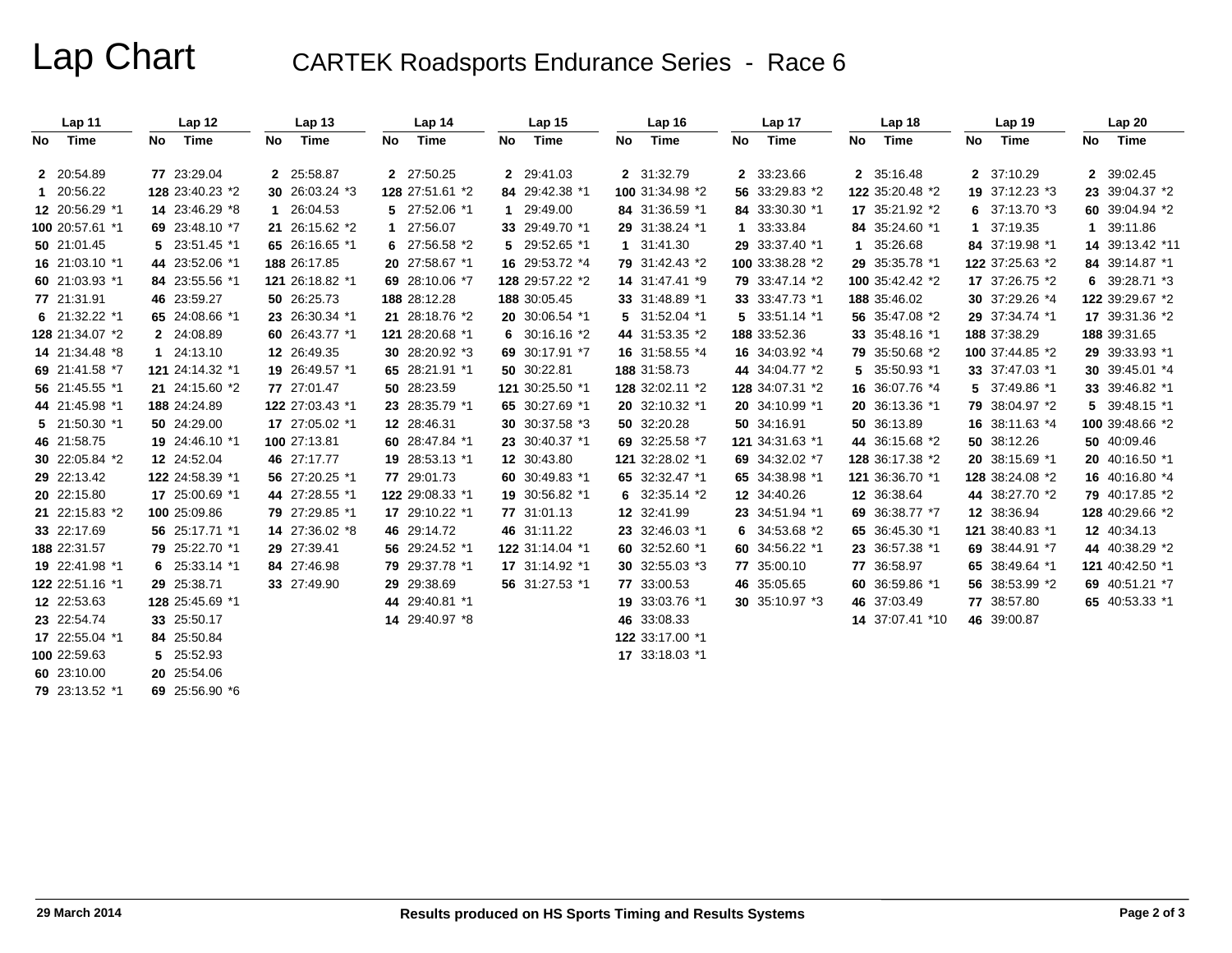# Lap Chart CARTEK Roadsports Endurance Series - Race 6

| Lap21           |    | Lap 22          |    | Lap23           |    | Lap24           |    | Lap25 |    | Lap26 |    | Lap 27 |    | Lap 28 |    | Lap <sub>29</sub> |    | Lap30 |
|-----------------|----|-----------------|----|-----------------|----|-----------------|----|-------|----|-------|----|--------|----|--------|----|-------------------|----|-------|
| No Time         | No | Time            | No | Time            | No | Time            | No | Time  | No | Time  | No | Time   | No | Time   | No | Time              | No | Time  |
| 2 40:53.36      |    | 2 42:45.90      |    | 2 44:39.07      |    | 2 46:33.90      |    |       |    |       |    |        |    |        |    |                   |    |       |
| 56 40:55.71 *3  |    | 44 42:49.21 *3  |    | 128 44:40.12 *3 |    | 128 46:44.34 *3 |    |       |    |       |    |        |    |        |    |                   |    |       |
| 77 40:56.09 *1  |    | 77 42:54.49 *1  |    | 121 44:46.42 *2 |    | 1 46:46.14      |    |       |    |       |    |        |    |        |    |                   |    |       |
| 46 40:58.37 *1  |    | 46 42:56.06 *1  |    | 1 44:51.87      |    | 121 46:47.81 *2 |    |       |    |       |    |        |    |        |    |                   |    |       |
| 1 41:05.39      |    | 69 42:58.54 *8  |    | 77 44:54.08 *1  |    | 84 46:48.79 *1  |    |       |    |       |    |        |    |        |    |                   |    |       |
| 84 41:08.40 *1  |    | 56 42:58.78 *3  |    | 46 44:55.04 *1  |    | 77 46:52.31 *1  |    |       |    |       |    |        |    |        |    |                   |    |       |
| 23 41:09.50 *2  |    | 1 42:58.89      |    | 84 44:55.78 *1  |    | 46 46:52.89 *1  |    |       |    |       |    |        |    |        |    |                   |    |       |
| 60 41:09.99 *2  |    | 65 42:59.04 *2  |    | 44 44:59.67 *3  |    | 56 47:01.80 *3  |    |       |    |       |    |        |    |        |    |                   |    |       |
| 14 41:23.16 *11 |    | 84 43:02.08 *1  |    | 56 45:00.42 *3  |    | 188 47:06.21    |    |       |    |       |    |        |    |        |    |                   |    |       |
| 188 41:24.22    |    | 23 43:14.34 *2  |    | 65 45:06.15 *2  |    | 44 47:09.83 *3  |    |       |    |       |    |        |    |        |    |                   |    |       |
| 29 41:32.06 *1  |    | 60 43:14.79 *2  |    | 69 45:06.85 *8  |    | 69 47:13.55 *8  |    |       |    |       |    |        |    |        |    |                   |    |       |
| 122 41:34.07 *2 |    | 188 43:18.13    |    | 188 45:12.62    |    | 65 47:14.19 *2  |    |       |    |       |    |        |    |        |    |                   |    |       |
| 17 41:39.08 *2  |    | 14 43:29.54 *11 |    | 60 45:18.36 *2  |    | 60 47:20.22 *2  |    |       |    |       |    |        |    |        |    |                   |    |       |
| 33 41:45.75 *1  |    | 29 43:30.13 *1  |    | 23 45:19.64 *2  |    | 23 47:23.39 *2  |    |       |    |       |    |        |    |        |    |                   |    |       |
| 6 $41:45.94*3$  |    | 122 43:39.76 *2 |    | 29 45:28.11 *1  |    | 29 47:25.99 *1  |    |       |    |       |    |        |    |        |    |                   |    |       |
| 5 41:48.34 *1   |    | 33 43:45.04 *1  |    | 14 45:33.28 *11 |    | 14 47:39.65 *11 |    |       |    |       |    |        |    |        |    |                   |    |       |
| 100 41:49.89 *2 |    | 17 43:45.48 *2  |    | 33 45:44.19 *1  |    | 33 47:43.99 *1  |    |       |    |       |    |        |    |        |    |                   |    |       |
| 30 41:57.69 *4  |    | 5 43:48.26 *1   |    | 122 45:44.92 *2 |    | 5 47:48.67 *1   |    |       |    |       |    |        |    |        |    |                   |    |       |
| 50 42:05.75     |    | 100 43:52.65 *2 |    | 5 45:48.42 *1   |    | 122 47:49.15 *2 |    |       |    |       |    |        |    |        |    |                   |    |       |
| 20 42:19.06 *1  |    | 6 $43:59.83*3$  |    | 17 45:51.79 *2  |    | 100 47:55.27 *2 |    |       |    |       |    |        |    |        |    |                   |    |       |
| 79 42:23.69 *2  |    | 50 44:02.79     |    | 100 45:54.03 *2 |    | 17 47:56.94 *2  |    |       |    |       |    |        |    |        |    |                   |    |       |
| 12 42:30.42     |    | 30 44:10.04 *4  |    | 50 46:01.37     |    | 50 47:58.59     |    |       |    |       |    |        |    |        |    |                   |    |       |
| 128 42:34.95 *2 |    | 20 44:18.96 *1  |    | 6 46:14.02 *3   |    | 20 48:20.76 *1  |    |       |    |       |    |        |    |        |    |                   |    |       |
| 121 42:44.92 *1 |    | 12 44:26.05     |    | 20 46:19.13 *1  |    | 12 48:20.98     |    |       |    |       |    |        |    |        |    |                   |    |       |
|                 |    | 79 44:27.15 *2  |    | 30 46:19.95 *4  |    | 30 48:29.49 *4  |    |       |    |       |    |        |    |        |    |                   |    |       |
|                 |    |                 |    | 12 46:21.65     |    | 6 48:30.98 *3   |    |       |    |       |    |        |    |        |    |                   |    |       |
|                 |    |                 |    | 79 46:30.41 *2  |    | 79 48:35.23 *2  |    |       |    |       |    |        |    |        |    |                   |    |       |
|                 |    |                 |    |                 |    |                 |    |       |    |       |    |        |    |        |    |                   |    |       |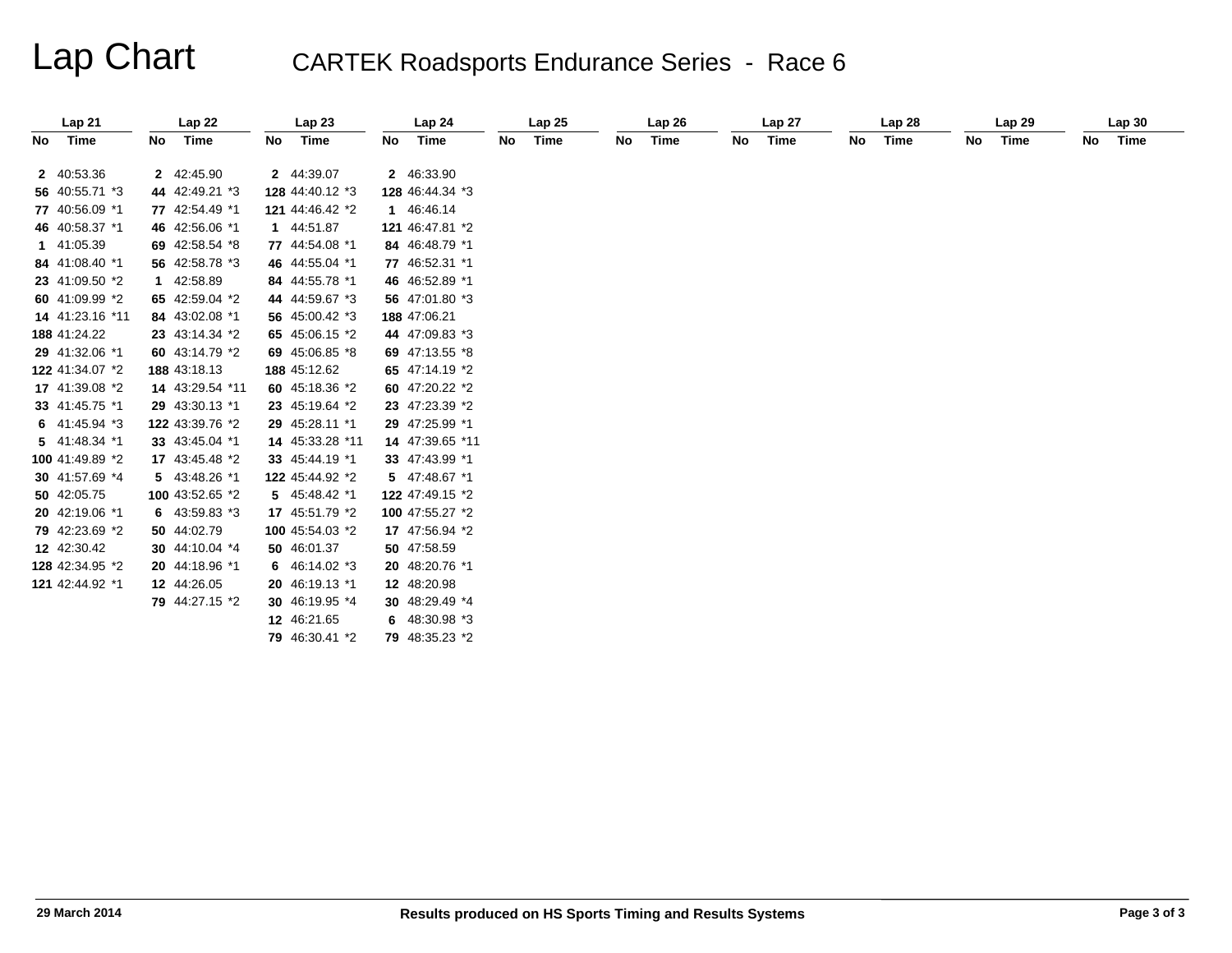# **CARTEK Roadsports Endurance Series**

## **LAP TIMES - Race 6**

| 1            |           | <b>Rob HORSFIELD</b>    |                            |                                    |                                    |                            |                                       |                           |                         |                |                                     |
|--------------|-----------|-------------------------|----------------------------|------------------------------------|------------------------------------|----------------------------|---------------------------------------|---------------------------|-------------------------|----------------|-------------------------------------|
|              | Lap       | $\blacksquare$          | $\mathbf{2}$               | $\overline{\phantom{a}}$ 3         | $\overline{4}$                     | 5 <sub>5</sub>             | $\overline{\phantom{0}}$ 6            | $\mathbf{7}$              | 8                       | $\overline{9}$ | $\overline{10}$                     |
|              | 1         | 1:59.27                 | 1:51.89                    | 1:51.78                            | 2:03.35                            | 1:52.84                    | 1:51.15                               | 1:52.37                   | 1:53.65                 | 1:54.44        | 1:52.66                             |
|              | 11        | 1:52.82                 | 3:16.88                    | 1:51.43                            | 1:51.54                            | 1:52.93                    | 1:52.30                               | 1:52.54                   | 1:52.84                 | 1:52.67        | 1:52.51                             |
|              | 21        | 1:53.53                 | 1:53.50                    | 1:52.98                            | 1:54.27                            |                            |                                       |                           |                         |                |                                     |
| $\mathbf{2}$ |           | <b>Gary GOODYEAR</b>    |                            |                                    |                                    |                            |                                       |                           |                         |                |                                     |
|              | Lap       | $\sim$ 1                | $\overline{\mathbf{2}}$    | $\overline{\mathbf{3}}$            | $\overline{\mathbf{4}}$            | 5 <sup>5</sup>             | $\overline{\phantom{0}}$ 6            | $\overline{7}$            | 8                       | $\overline{9}$ | 10                                  |
|              | $1 \quad$ | 2:00.29                 | 1:52.17                    | 1:51.16                            | 2:06.59                            | 1:50.24                    | 1:50.73                               | 1:52.26                   | 1:53.59                 | 1:53.93        | 1:50.60                             |
|              | 11        | 1:53.33                 | 3:14.00                    | 1:49.98                            | 1:51.38                            | 1:50.78                    | 1:51.76                               | 1:50.87                   | 1:52.82                 | 1:53.81        | 1:52.16                             |
|              | 21        | 1:50.91                 | 1:52.54                    | 1:53.17                            | 1:54.83                            |                            |                                       |                           |                         |                |                                     |
| 5            |           | <b>Timothy HERON</b>    |                            |                                    |                                    |                            |                                       |                           |                         |                |                                     |
|              | Lap       | $\blacktriangleleft$    | $\mathbf{2}$               | $\mathbf{3}$                       | $\overline{\mathbf{4}}$            | $5\phantom{.0}$            | $6^{\circ}$                           | $\overline{7}$            | 8                       | $\overline{9}$ | $-10$                               |
|              | 1         | 2:04.54                 | 1:58.44                    | 1:58.29                            | 1:59.84                            | 1:57.77                    | 1:58.19                               | 1:58.94                   | 1:59.10                 | 2:01.12        | 3:54.07                             |
|              | 11        | 2:01.15                 | 2:01.48                    | 1:59.13                            | 2:00.59                            | 1:59.39                    | 1:59.10                               | 1:59.79                   | 1:58.93                 | 1:58.29        | 2:00.19                             |
|              | 21        | 1:59.92                 | 2:00.16                    | 2:00.25                            |                                    |                            |                                       |                           |                         |                |                                     |
| 6            |           | <b>Peter GEAKE</b>      |                            |                                    |                                    |                            |                                       |                           |                         |                |                                     |
|              | Lap       | $\sim$ 1                | 2 <sup>1</sup>             | $\overline{\mathbf{3}}$            | $\overline{\mathbf{4}}$            | 5 <sub>5</sub>             | $\overline{\phantom{a}}$ 6            | $\overline{7}$            | 8                       | $\overline{9}$ | $-10$                               |
|              | 1         | 2:24.95                 | 2:07.43                    | 2:05.78                            | 2:05.54                            | 2:04.54                    | 2:03.54                               | 2:15.79                   | 2:08.72                 | 2:10.35        | 2:05.58                             |
|              | 11<br>21  | 4:00.92<br>2:16.96      | 2:23.44                    | 2:19.58                            | 2:18.98                            | 2:18.54                    | 2:20.02                               | 2:15.01                   | 2:17.23                 | 2:13.89        | 2:14.19                             |
|              |           |                         |                            |                                    |                                    |                            |                                       |                           |                         |                |                                     |
| 12           |           | <b>Jim DAVIES</b>       |                            |                                    |                                    |                            |                                       |                           |                         |                |                                     |
|              | Lap<br>1  | $\sim$ 1<br>2:03.17     | $\mathbf{2}$<br>1:56.99    | $\overline{\mathbf{3}}$<br>1:56.83 | $\overline{\mathbf{4}}$<br>1:57.56 | $5\phantom{.0}$<br>1:57.72 | $\overline{\phantom{0}}$ 6<br>1:56.23 | $\overline{7}$<br>1:56.40 | 8<br>1:56.38            | 9<br>1:56.45   | $\overline{\mathbf{10}}$<br>3:18.56 |
|              | 11        | 1:57.34                 | 1:58.41                    | 1:57.31                            | 1:56.96                            | 1:57.49                    | 1:58.19                               | 1:58.27                   | 1:58.38                 | 1:58.30        | 1:57.19                             |
|              | 21        | 1:56.29                 | 1:55.63                    | 1:55.60                            | 1:59.33                            |                            |                                       |                           |                         |                |                                     |
| 14           |           | <b>Phiroze DAVER</b>    |                            |                                    |                                    |                            |                                       |                           |                         |                |                                     |
|              | Lap       | $\sim$ 1                | $\overline{2}$             | $\mathbf{3}$                       | 4                                  | 5                          | 6 <sup>1</sup>                        | $\overline{7}$            | 8                       | 9              | 10 <sub>1</sub>                     |
|              |           | 1 2:40.17 16:48.05      |                            | 2:06.26                            | 2:11.81                            | 3:49.73                    | 2:04.95                               | 2:06.44                   | 5:20.00                 | 2:06.01        | 2:09.74                             |
|              |           |                         | 11 2:06.38 2:03.74 2:06.37 |                                    |                                    |                            |                                       |                           |                         |                |                                     |
| 16           |           | <b>Josh HARVEY</b>      |                            |                                    |                                    |                            |                                       |                           |                         |                |                                     |
|              | Lap       |                         | 1 2 3 4 5 6 7 8 9 10       |                                    |                                    |                            |                                       |                           |                         |                |                                     |
|              |           | 12:22.75                | 2:04.21                    | 2:06.14                            |                                    | 2:03.89 2:04.09            |                                       |                           | 2:03.77 2:05.65 2:03.29 | 2:03.16        | 2:06.15                             |
|              |           | 11 8:50.62              | 2:04.83                    | 2:05.37                            | 2:03.84                            | 2:03.87                    | 2:05.17                               |                           |                         |                |                                     |
| 17           |           | <b>James WINSTANLEY</b> |                            |                                    |                                    |                            |                                       |                           |                         |                |                                     |
|              |           |                         | Lap 1 2 3 4 5 6 7 8 9 10   |                                    |                                    |                            |                                       |                           |                         |                |                                     |
|              |           | 1 2:20.94               | 2:05.12                    | 2:15.11                            |                                    | 2:06.61 2:06.51            |                                       |                           | 2:03.45 2:04.11 2:04.07 | 2:07.91        | 3:41.21                             |
|              | 11        | 2:05.65                 | 2:04.33                    | 2:05.20                            |                                    | 2:04.70 2:03.11            |                                       |                           | 2:03.89 2:04.83 2:04.61 | 2:07.72        | 2:06.40                             |
|              |           | 21 2:06.31              | 2:05.15                    |                                    |                                    |                            |                                       |                           |                         |                |                                     |
| 19           |           | <b>Michael GRAY</b>     |                            |                                    |                                    |                            |                                       |                           |                         |                |                                     |
|              |           | Lap 1                   |                            |                                    | $2 \t 3 \t 4$                      | $\sim$ 5                   |                                       |                           | $6$ $7$ $8$             | - 9            | $\blacksquare$ 10                   |
|              |           | 1 2:15.26               | 2:04.56                    | 2:02.51                            | 2:04.44                            | 2:02.66                    |                                       | 2:02.58 2:05.81           | 2:02.59                 | 2:03.20        | 3:58.37                             |
|              |           | 11 2:04.12              | 2:03.47                    | 2:03.56                            | 2:03.69                            | 2:06.94                    | 4:08.47                               |                           |                         |                |                                     |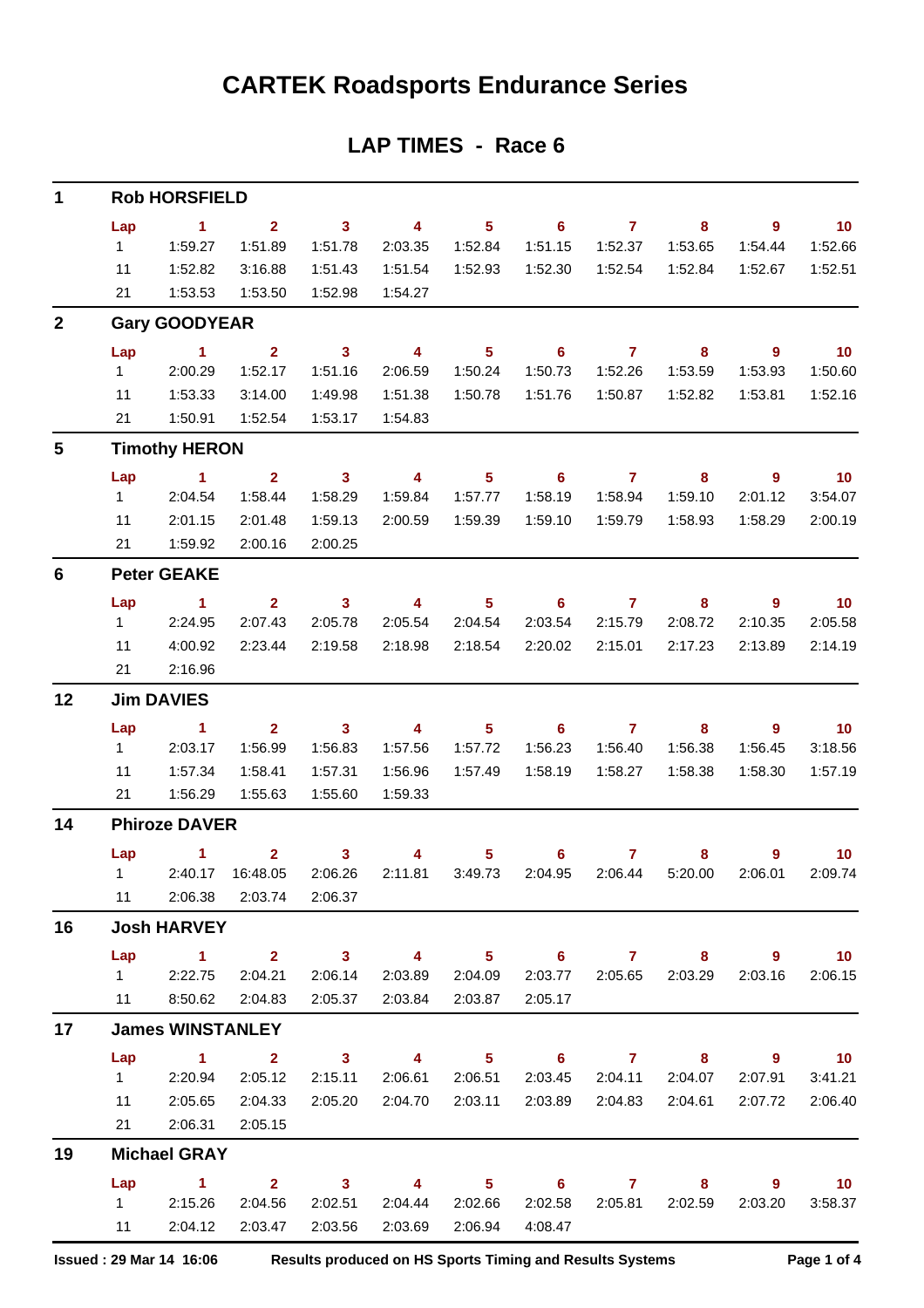| 20 |                  | <b>David SHARP</b>               |                         |                                    |                         |                            |                            |                 |                         |                            |                            |
|----|------------------|----------------------------------|-------------------------|------------------------------------|-------------------------|----------------------------|----------------------------|-----------------|-------------------------|----------------------------|----------------------------|
|    | Lap              | $\sim$ 1                         | $\overline{\mathbf{2}}$ | $\sim$ 3                           | $\overline{\mathbf{4}}$ | $\overline{\phantom{0}}$ 5 |                            | $6\qquad 7$     | 8 <sup>°</sup>          | $\overline{\phantom{a}}$ 9 | $\overline{10}$            |
|    | $1 \quad \Box$   | 2:11.29                          | 1:59.19                 | 2:00.53                            | 2:00.64                 | 2:00.51                    | 2:01.02                    | 2:03.30         | 1:59.55                 | 1:59.21                    | 1:59.43                    |
|    | 11               | 2:01.13                          | 3:38.26                 | 2:04.61                            | 2:07.87                 | 2:03.78                    |                            | 2:00.67 2:02.37 | 2:02.33                 | 2:00.81                    | 2:02.56                    |
|    | 21               | 1:59.90                          | 2:00.17                 | 2:01.63                            |                         |                            |                            |                 |                         |                            |                            |
| 21 |                  | <b>Stuart VOYCE</b>              |                         |                                    |                         |                            |                            |                 |                         |                            |                            |
|    | Lap              | $\sim$ 1                         | $2^{\circ}$             | $\sim$ 3                           | $\overline{4}$          | 5 <sub>1</sub>             | $\overline{\phantom{0}}$ 6 | $\overline{7}$  | 8                       | $9^{\circ}$                | $\overline{10}$            |
|    |                  | 12:21.73                         | 2:00.34                 | 2:00.85                            |                         |                            |                            |                 | 2:00.33 2:02.74 1:58.37 | 5:51.25                    | 1:59.77                    |
|    | $11$ and $11$    | 2:00.02                          | 2:03.14                 |                                    |                         |                            |                            |                 |                         |                            |                            |
| 23 |                  | <b>Jason RISHOVER</b>            |                         |                                    |                         |                            |                            |                 |                         |                            |                            |
|    | Lap              | $\sim$ 1 and 1                   | $\overline{2}$          | $\overline{\mathbf{3}}$            |                         |                            | 4 5 6 7                    |                 | 8                       | - 9                        | $\overline{10}$            |
|    | $1 \quad$        | 2:16.42                          | 2:03.86                 | 2:03.62                            | 2:01.14                 | 2:01.14                    | 2:02.47                    | 2:07.87         | 2:04.41                 | 2:02.88                    | 2:03.24                    |
|    | 11               | 2:07.69<br>21 2:05.30            | 3:35.60                 | 2:05.45                            | 2:04.58                 | 2:05.66                    | 2:05.91                    | 2:05.44         | 2:06.99                 | 2:05.13                    | 2:04.84                    |
|    |                  |                                  | 2:03.75                 |                                    |                         |                            |                            |                 |                         |                            |                            |
| 28 |                  | <b>Sean HURLEY</b>               |                         |                                    |                         |                            |                            |                 |                         |                            |                            |
|    |                  | Lap 1<br>12:14.15                | 2:02.81                 | 2:02.66                            | 2:01.40                 | 2:00.72                    | 2 3 4 5 6 7<br>2:01.35     | 2:02.13         | 8                       | 9                          | 10                         |
|    |                  |                                  |                         |                                    |                         |                            |                            |                 |                         |                            |                            |
| 29 |                  | <b>Kristian WHITE</b>            |                         |                                    |                         |                            |                            |                 |                         |                            |                            |
|    | Lap<br>$1 \quad$ | $\sim$ 1<br>2:09.39              | $\mathbf{2}$<br>1:59.67 | $\overline{\mathbf{3}}$<br>2:01.44 | 2:00.34                 | 1:59.52                    | 4 5 6 7<br>2:01.57         | 2:03.22         | 8<br>1:59.39            | - 9<br>1:59.67             | $\overline{10}$<br>1:59.23 |
|    | 11               | 1:59.98                          | 3:25.29                 | 2:00.70                            | 1:59.28                 | 1:59.55                    | 1:59.16                    | 1:58.38         | 1:58.96                 | 1:59.19                    | 1:58.13                    |
|    |                  | 21  1:58.07  1:57.98             |                         | 1:57.88                            |                         |                            |                            |                 |                         |                            |                            |
|    |                  |                                  |                         |                                    |                         |                            |                            |                 |                         |                            |                            |
| 30 |                  | <b>Amy HOUGHAM</b>               |                         |                                    |                         |                            |                            |                 |                         |                            |                            |
|    |                  | Lap 1 2 3 4 5 6 7 8<br>1 2:39.24 | 2:23.92                 | 2:24.64                            | 2:24.79                 | 2:26.55                    | 2:28.19                    | 2:23.21         | 2:27.35                 | - 9<br>2:27.95             | $\sim$ 10<br>3:57.40       |
|    | $11 -$           | 2:17.68                          | 2:16.66                 | 2:17.45                            | 2:15.94                 | 2:18.29                    | 2:15.75                    | 2:12.68         | 2:12.35                 | 2:09.91                    | 2:09.54                    |
| 33 |                  | <b>Alex KNIGHT</b>               |                         |                                    |                         |                            |                            |                 |                         |                            |                            |
|    |                  | Lap 1 2 3 4 5 6 7                |                         |                                    |                         |                            |                            |                 | $\bf8$ and $\bf8$       |                            | $9 \qquad \qquad 10$       |
|    | 1                | 2:08.84                          | 2:00.59                 | 2:00.60                            | 1:59.91                 | 2:00.20                    | 2:01.56                    | 2:05.25         | 2:01.52                 | 1:59.22                    | 1:58.62                    |
|    | 11               | 2:01.38                          | 3:32.48                 | 1:59.73                            |                         | 1:59.80  1:59.19           | 1:58.84                    | 2:00.43         | 1:58.87                 | 1:59.79                    | 1:58.93                    |
|    | 21               | 1:59.29                          | 1:59.15                 | 1:59.80                            |                         |                            |                            |                 |                         |                            |                            |
| 44 |                  | <b>Mark MORTON</b>               |                         |                                    |                         |                            |                            |                 |                         |                            |                            |
|    | Lap              | $\sim$ 1                         | 2 <sup>1</sup>          | $\sim$ 3                           | $\overline{4}$          | $5 -$                      | $\overline{\phantom{a}}$ 6 | $\overline{7}$  | 8                       | $\overline{\phantom{a}}$   | $\overline{10}$            |
|    | $1 \quad$        | 2:25.83                          | 2:05.96                 | 2:05.32                            |                         | 2:06.17 2:03.97            |                            | 2:03.32 2:17.96 | 2:20.01                 | 2:06.46                    | 2:10.98                    |
|    | 11               | 2:06.08                          | 3:36.49                 | 2:12.26                            | 2:12.54 2:11.42         |                            | 2:10.91                    | 2:12.02         | 2:10.59                 | 2:10.92                    | 2:10.46                    |
|    | 21               | 2:10.16                          |                         |                                    |                         |                            |                            |                 |                         |                            |                            |
| 46 |                  | <b>Rebecca JACKSON</b>           |                         |                                    |                         |                            |                            |                 |                         |                            |                            |
|    | Lap              | $\overline{1}$ $\overline{2}$    |                         | $\overline{\mathbf{3}}$            | $\overline{\mathbf{4}}$ | $\overline{\phantom{1}}$ 5 |                            | 6 7 8           |                         | $\overline{\phantom{a}}$   | $\overline{10}$            |
|    | $1 \quad$        | 2:07.21                          | 2:00.65                 | 1:58.41                            |                         |                            | 1:59.58                    |                 |                         | 1:59.18                    | 1:58.63                    |
|    | 11               | 2:00.90                          | 2:00.52                 | 3:18.50                            |                         |                            | 1:57.11                    | 1:57.32         | 1:57.84                 | 1:57.38                    | 1:57.50                    |
|    | 21               | 1:57.69                          | 1:58.98                 | 1:57.85                            |                         |                            |                            |                 |                         |                            |                            |
| 47 |                  | <b>Andrew TSANG</b>              |                         |                                    |                         |                            |                            |                 |                         |                            |                            |
|    | Lap              | $\sim$ $\sim$ 1                  | $\overline{\mathbf{2}}$ | $\mathbf{3}$                       | 4                       | 5.                         | 6                          | $\mathbf{7}$    | 8                       | 9                          | 10                         |
|    | 1 $\sqrt{2}$     | 2:18.20                          | 2:18.43                 |                                    |                         |                            |                            |                 |                         |                            |                            |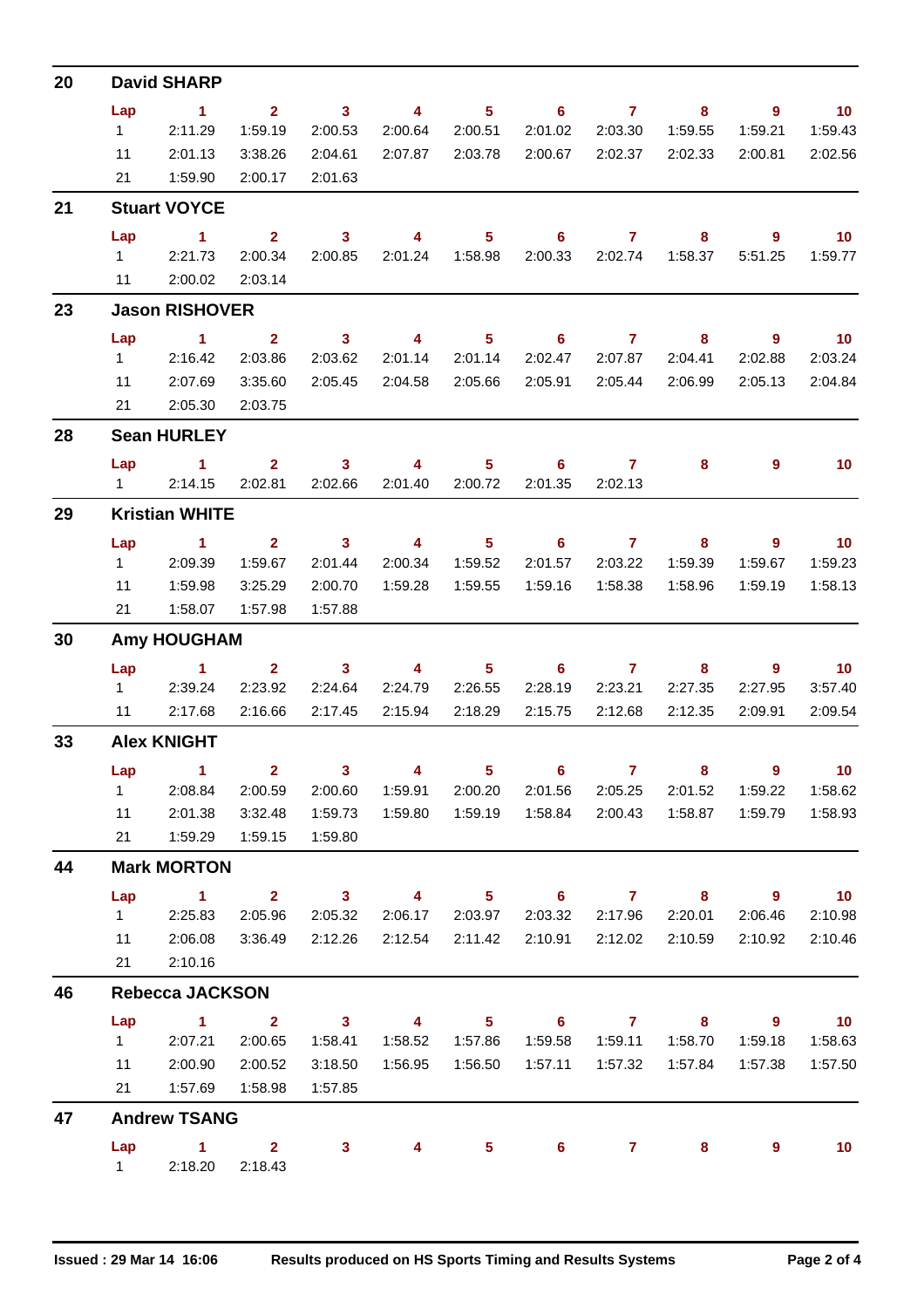| 50 | <b>Steve HEWSON</b>                                |                                 |                           |                         |                                         |                            |                                       |                                                                                                                                                                                                                                                                                                                                    |                           |                            |                             |
|----|----------------------------------------------------|---------------------------------|---------------------------|-------------------------|-----------------------------------------|----------------------------|---------------------------------------|------------------------------------------------------------------------------------------------------------------------------------------------------------------------------------------------------------------------------------------------------------------------------------------------------------------------------------|---------------------------|----------------------------|-----------------------------|
|    | Lap                                                | $\sim$ 1                        | $\overline{2}$            | $\overline{\mathbf{3}}$ | $\overline{4}$                          | 5 <sub>1</sub>             | $\overline{\phantom{0}}$ 6            | $\overline{7}$                                                                                                                                                                                                                                                                                                                     | 8                         | $\overline{9}$             | $\overline{10}$             |
|    | $1 \quad$                                          | 2:01.61                         | 1:53.94                   | 1:53.13                 | 1:54.95                                 | 1:53.49                    | 1:54.44                               | 1:53.38                                                                                                                                                                                                                                                                                                                            | 1:53.46                   | 1:54.00                    | 1:53.74                     |
|    | 11                                                 | 1:55.31                         | 3:27.55                   | 1:56.73                 | 1:57.86                                 | 1:59.22                    | 1:57.47                               | 1:56.63                                                                                                                                                                                                                                                                                                                            | 1:56.98                   | 1:58.37                    | 1:57.20                     |
|    | 21                                                 | 1:56.29                         | 1:57.04                   | 1:58.58                 | 1:57.22                                 |                            |                                       |                                                                                                                                                                                                                                                                                                                                    |                           |                            |                             |
| 56 | <b>Chris PLACE</b>                                 |                                 |                           |                         |                                         |                            |                                       |                                                                                                                                                                                                                                                                                                                                    |                           |                            |                             |
|    | Lap                                                | $\sim$ 1                        | 2 <sup>1</sup>            | $\overline{\mathbf{3}}$ | $\overline{\phantom{a}}$                | 5 <sub>5</sub>             | $\overline{\phantom{a}}$ 6            | $\overline{7}$                                                                                                                                                                                                                                                                                                                     | 8                         | $9^{\circ}$                | $\overline{10}$             |
|    | $1 \quad$                                          | 2:28.29                         | 2:08.10                   | 2:09.99                 | 2:06.70                                 | 2:06.27                    | 2:06.25                               | 2:12.75                                                                                                                                                                                                                                                                                                                            | 2:08.98                   | 2:09.63                    | 2:08.59                     |
|    | 11                                                 | 3:32.16                         | 2:02.54                   | 2:04.27                 | 2:03.01                                 | 2:02.30                    | 2:17.25                               | 3:06.91                                                                                                                                                                                                                                                                                                                            | 2:01.72                   | 2:03.07                    | 2:01.64                     |
|    |                                                    | 21<br>2:01.38                   |                           |                         |                                         |                            |                                       |                                                                                                                                                                                                                                                                                                                                    |                           |                            |                             |
| 59 | <b>Jim BENSON</b>                                  |                                 |                           |                         |                                         |                            |                                       |                                                                                                                                                                                                                                                                                                                                    |                           |                            |                             |
|    | Lap                                                | $\sim$ 1                        | $2^{\circ}$               | $\mathbf{3}$            | 4                                       | 5 <sup>1</sup>             | $6^{\circ}$                           | $\mathbf{7}$                                                                                                                                                                                                                                                                                                                       | 8                         | 9                          | 10 <sub>1</sub>             |
| 60 | 1 2:24.95<br>2:04.10 2:04.41<br>2:06.43<br>2:48.42 |                                 |                           |                         |                                         |                            |                                       |                                                                                                                                                                                                                                                                                                                                    |                           |                            |                             |
|    |                                                    | <b>Trevor COOPER</b>            |                           |                         |                                         |                            |                                       |                                                                                                                                                                                                                                                                                                                                    |                           |                            |                             |
|    | Lap<br>$1 \quad$                                   | $\sim$ $\sim$ 1<br>2:23.42      | $2^{\circ}$<br>2:04.80    | $\sim$ 3<br>2:04.33     | $\overline{4}$<br>2:02.13               | 5 <sup>1</sup><br>2:01.87  | $\overline{\phantom{0}}$ 6<br>2:01.40 | $\overline{7}$<br>2:04.89                                                                                                                                                                                                                                                                                                          | 8<br>2:01.82              | 9<br>2:13.01               | 10<br>2:06.26               |
|    | 11                                                 | 2:06.07                         | 3:33.77                   | 2:04.07                 | 2:01.99                                 | 2:02.77                    | 2:03.62                               | 2:03.64                                                                                                                                                                                                                                                                                                                            | 2:05.08                   | 2:05.05                    | 2:04.80                     |
|    | 21                                                 | 2:03.57                         | 2:01.86                   |                         |                                         |                            |                                       |                                                                                                                                                                                                                                                                                                                                    |                           |                            |                             |
| 65 | <b>Christopher FELLOWS</b>                         |                                 |                           |                         |                                         |                            |                                       |                                                                                                                                                                                                                                                                                                                                    |                           |                            |                             |
|    |                                                    |                                 |                           |                         |                                         |                            |                                       |                                                                                                                                                                                                                                                                                                                                    |                           |                            | $\overline{\mathbf{10}}$    |
|    | Lap<br>$1 \quad$                                   | $\blacktriangleleft$<br>2:15.57 | $\overline{2}$<br>2:00.82 | $\mathbf{3}$<br>1:59.70 | $\overline{4}$<br>2:00.08               | 5 <sup>1</sup><br>2:00.04  | 6<br>1:58.72                          | $\mathbf{7}$<br>2:02.67                                                                                                                                                                                                                                                                                                            | 8<br>2:00.24              | 9<br>1:58.43               | 2:00.46                     |
|    | 11                                                 | 3:51.93                         | 2:07.99                   | 2:05.26                 | 2:05.78                                 | 2:04.78                    | 2:06.51                               | 2:06.32                                                                                                                                                                                                                                                                                                                            | 2:04.34                   | 2:03.69                    | 2:05.71                     |
|    | 21                                                 | 2:07.11                         | 2:08.04                   |                         |                                         |                            |                                       |                                                                                                                                                                                                                                                                                                                                    |                           |                            |                             |
| 69 | <b>Simon BASTIMAN</b>                              |                                 |                           |                         |                                         |                            |                                       |                                                                                                                                                                                                                                                                                                                                    |                           |                            |                             |
|    | Lap                                                | $\sim$ 1                        | $\mathbf{2}$              | 3 <sup>1</sup>          | $\overline{4}$                          | 5 <sub>1</sub>             | 6                                     | $\mathbf{7}$                                                                                                                                                                                                                                                                                                                       | 8                         | 9                          | 10                          |
|    | $1 \quad$                                          | 15:16.56                        | 2:10.09                   | 2:08.05                 | 2:06.88                                 | 2:06.52                    | 2:08.80                               | 2:13.16                                                                                                                                                                                                                                                                                                                            | 2:07.85                   | 2:07.67                    | 2:06.44                     |
|    |                                                    | 11 2:06.75                      | 2:06.14                   | 2:06.30                 | 2:07.33                                 | 2:08.31                    | 2:06.70                               |                                                                                                                                                                                                                                                                                                                                    |                           |                            |                             |
| 77 | <b>Russell HENNESSY</b>                            |                                 |                           |                         |                                         |                            |                                       |                                                                                                                                                                                                                                                                                                                                    |                           |                            |                             |
|    | Lap                                                | $\sim$ 1                        | $\overline{\mathbf{2}}$   | $\overline{\mathbf{3}}$ | $\overline{\mathbf{4}}$                 | $\overline{\phantom{0}}$ 5 | $\overline{\phantom{0}}$ 6            | $\overline{7}$                                                                                                                                                                                                                                                                                                                     | $\overline{\mathbf{8}}$   | $\overline{\phantom{a}}$ 9 | $\overline{10}$             |
|    | $1 \quad$                                          | 2:03.47                         | 1:57.56                   | 1:56.91                 | 1:57.46                                 | 1:57.83                    | 1:56.11                               | 1:56.07                                                                                                                                                                                                                                                                                                                            | 1:56.40                   | 1:56.28                    | 1:57.08                     |
|    | 11                                                 | 1:56.74                         | 1:57.13                   | 3:32.43                 |                                         | 2:00.26 1:59.40            | 1:59.40                               | 1:59.57                                                                                                                                                                                                                                                                                                                            | 1:58.87                   | 1:58.83                    | 1:58.29                     |
|    | 21                                                 | 1:58.40                         | 1:59.59                   | 1:58.23                 |                                         |                            |                                       |                                                                                                                                                                                                                                                                                                                                    |                           |                            |                             |
| 79 | <b>Daniel WILLIAMS</b>                             |                                 |                           |                         |                                         |                            |                                       |                                                                                                                                                                                                                                                                                                                                    |                           |                            |                             |
|    | Lap                                                | $\overline{1}$ $\overline{2}$   |                           | $\overline{\mathbf{3}}$ | $\sim$ 4                                |                            | 5 6 7 8                               |                                                                                                                                                                                                                                                                                                                                    |                           | - 9                        | $\blacksquare$ 10           |
|    |                                                    | 12:28.05                        | 2:10.16                   | 2:12.67                 | 2:08.55                                 | 2:10.02                    |                                       | 2:07.25 2:09.50                                                                                                                                                                                                                                                                                                                    | 2:07.49                   | 2:08.77                    | 3:31.06                     |
|    |                                                    | 11 2:09.18                      | 2:07.15                   | 2:07.93                 | 2:04.65 2:04.71 2:03.54 2:14.29 2:12.88 |                            |                                       |                                                                                                                                                                                                                                                                                                                                    |                           | 2:05.84                    | 2:03.46                     |
|    | 21                                                 | 2:03.26                         | 2:04.82                   |                         |                                         |                            |                                       |                                                                                                                                                                                                                                                                                                                                    |                           |                            |                             |
| 84 | <b>Leon BIDGWAY</b>                                |                                 |                           |                         |                                         |                            |                                       |                                                                                                                                                                                                                                                                                                                                    |                           |                            |                             |
|    | Lap                                                | $\sim$ $\sim$ 1                 | $\overline{\mathbf{2}}$   | $\sim$ 3                | $\overline{4}$                          | $\overline{\phantom{1}}$ 5 |                                       | $6\qquad 7$                                                                                                                                                                                                                                                                                                                        | 8                         | $\overline{\phantom{a}}$   | $\overline{\phantom{0}}$ 10 |
|    |                                                    | 12:12.47                        | 2:00.57                   | 1:59.52                 |                                         | 1:59.61  2:00.57           |                                       |                                                                                                                                                                                                                                                                                                                                    | 2:00.87  2:27.65  1:58.89 | 1:58.24                    | 1:58.04                     |
|    | 11                                                 | 3:19.13                         | 1:55.28                   | 1:56.14                 |                                         |                            |                                       |                                                                                                                                                                                                                                                                                                                                    | 1:55.38                   | 1:54.89                    | 1:53.53                     |
|    | 21                                                 | 1:53.68                         | 1:53.70                   | 1:53.01                 |                                         |                            |                                       |                                                                                                                                                                                                                                                                                                                                    |                           |                            |                             |
| 88 | <b>James NUTBROWN</b>                              |                                 |                           |                         |                                         |                            |                                       |                                                                                                                                                                                                                                                                                                                                    |                           |                            |                             |
|    |                                                    | $Lap$ 1 2                       |                           | $\overline{\mathbf{3}}$ | $\sim$ 4                                | $5 -$                      | $\overline{\phantom{a}}$ 6            | $\overline{7}$ and $\overline{7}$ and $\overline{7}$ and $\overline{7}$ and $\overline{7}$ and $\overline{7}$ and $\overline{7}$ and $\overline{7}$ and $\overline{7}$ and $\overline{7}$ and $\overline{7}$ and $\overline{7}$ and $\overline{7}$ and $\overline{7}$ and $\overline{7}$ and $\overline{7}$ and $\overline{7}$ and | 8                         | 9                          | 10                          |
|    |                                                    | 1 2:21.52 2:04.89               |                           |                         | 2:03.87  2:02.81  2:02.09               |                            |                                       | 2:01.43 2:05.57                                                                                                                                                                                                                                                                                                                    | 2:01.74                   | 2:12.09                    |                             |